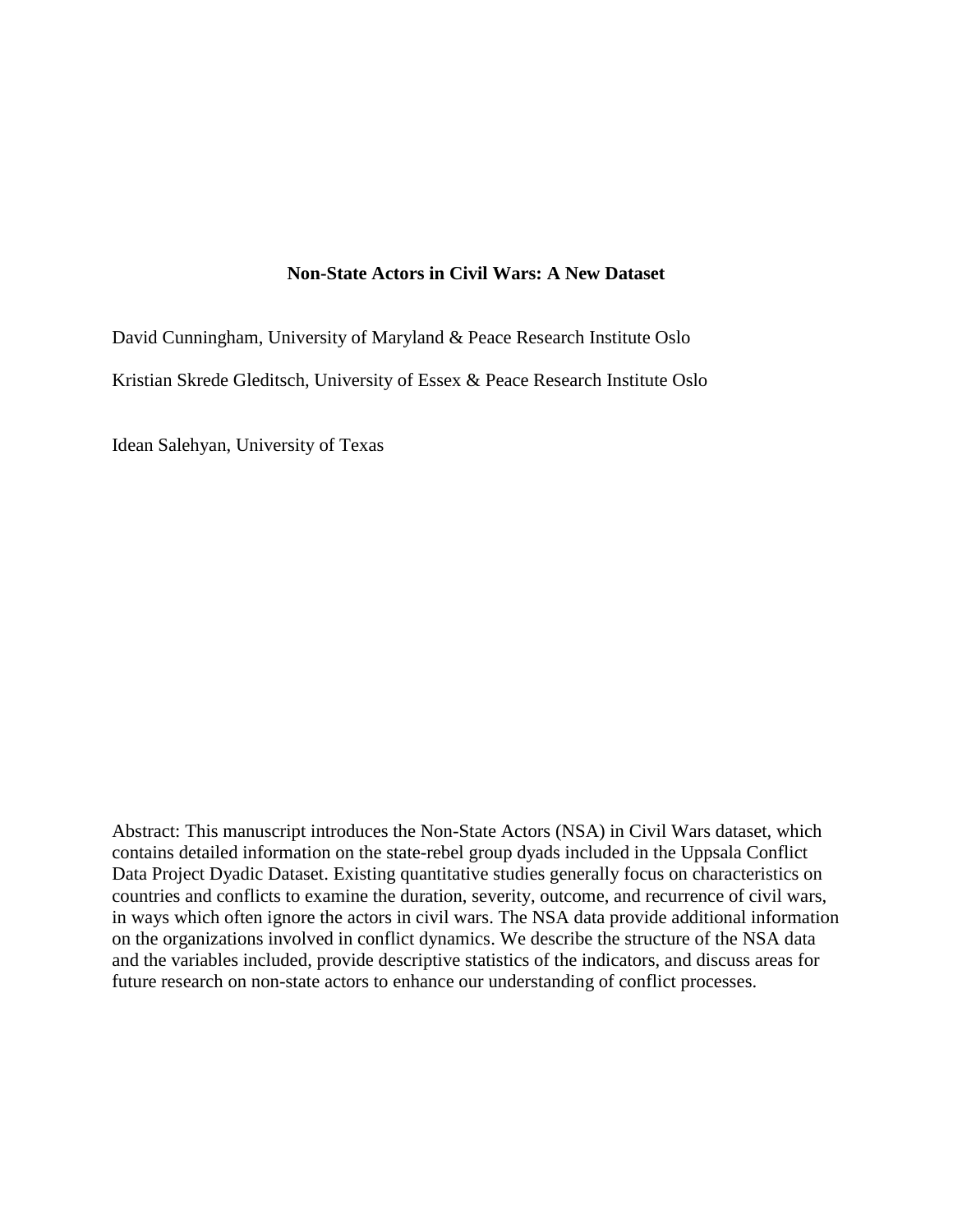For the past two decades or so, the quantitative study of civil war has seen a tremendous increase in scholarly output. Largely driven by the end of Cold War-era preoccupation with international conflict and devastating violence in countries such as Sudan, Sri Lanka, and Colombia, the field has seen significant progress in terms of well-articulated theories and sophisticated research designs. However, much of the literature seeks to understand *where* and *when* do conflicts break out to the exclusion of other important questions such as, who are the actors involved and how do they pursue their aims? In other words, scholars have generally employed country/years as their units of analysis in seeking to explain why some countries experience the outbreak of civil war while others do not. To use one example, understanding why Angola has experienced a bloody war while Zambia has not is indeed an important question. However, current empirical analyses have said little about the motives, tactics, and organizational capacity of the Angolan opposition.

Focusing on country/years as units of observation has yielded several insights, but also comes with limitations. For instance, Collier and Hoeffler (2004) and Fearon and Laitin (2003), two of the most widely cited articles in the civil war literature, focus on how macro-level characteristics of states predict to conflict onset or incidence. The former argues that abundant natural resources in the economy as a whole provide rebels opportunities to extract wealth and finance their operations. The latter study argues that factors that favor insurgency, such as rugged terrain and poor infrastructure, provide opportunities for rebel mobilization and conflict onset. Yet both of these studies make inferences about the behavior of rebel organizations using data at a high level of aggregation; namely, country-level GDP figures, percentage of territory covered by mountains, oil revenues, and so on. More recently, a new wave of research has disaggregated the study of civil war by examining where conflicts occur at the subnational level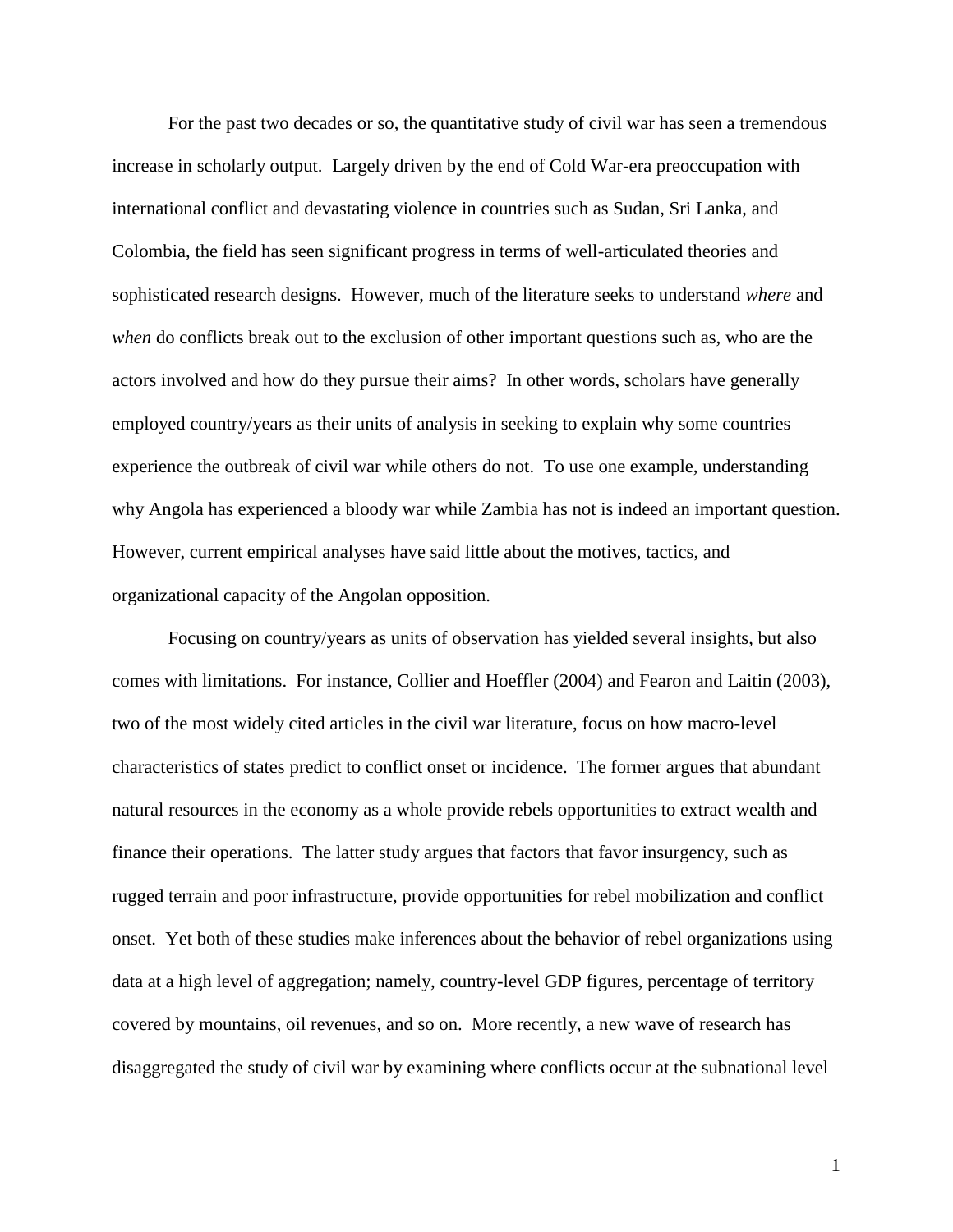(Buhaug and Rød 2006; Wucherpfennig et al. 2011; Buhaug and Gates 2002). Dissatisfied with the coarse resolution in country-level studies, this body of work looks at how local-level covariates such as population, terrain, and distance from borders, influence the location of conflict or individual battle events within the state.

While the question of *where* civil wars occur is indeed important, we argue that it is equally important to assess *who* participates in conflict. One approach to this question is to use individual-level survey data to examine who is inclined to join rebel groups (Humphreys and Weinstein 2008). In this article, we take a somewhat different approach and focus on the characteristics of rebel organizations. Recently, there has been growing attention to the behavior of opposition organizations and the relationships between them (Pearlman and Cunningham 2012), although empirical studies have been rather limited because of lack of comprehensive or high-quality data. We present a data resource on attributes of rebel groups—the Non-State Actors in Armed Conflict Dataset (NSA)—which contains variables on rebel strength, territorial control, organizational structures, and external support, among other factors. While previous studies have examined primarily the characteristics of governments or country-level economic and demographic factors, the NSA data allow scholars to incorporate critical information on the opposition side as well.<sup>1</sup>

In the following section, we discuss the motivation and rationale behind collecting these data. Then, we turn to the coding procedures and variables included in the analysis. Next, we present descriptive statistics, demonstrating a wide range of variation in the organizational

 $\overline{a}$ 

<sup>&</sup>lt;sup>1</sup> Specifically, we describe Version 3.4 of the NSA data, which is updated through 2011 and lines up directly with the Uppsala Conflict Data Project Dyadic Dataset. Previous articles (Cunningham et al. 2009, Salehyan et al. 2011) have used earlier versions of the NSA data. Here, we present the new and updated dataset in detail, and discuss possibilities for combining data on non-state actors across various data projects.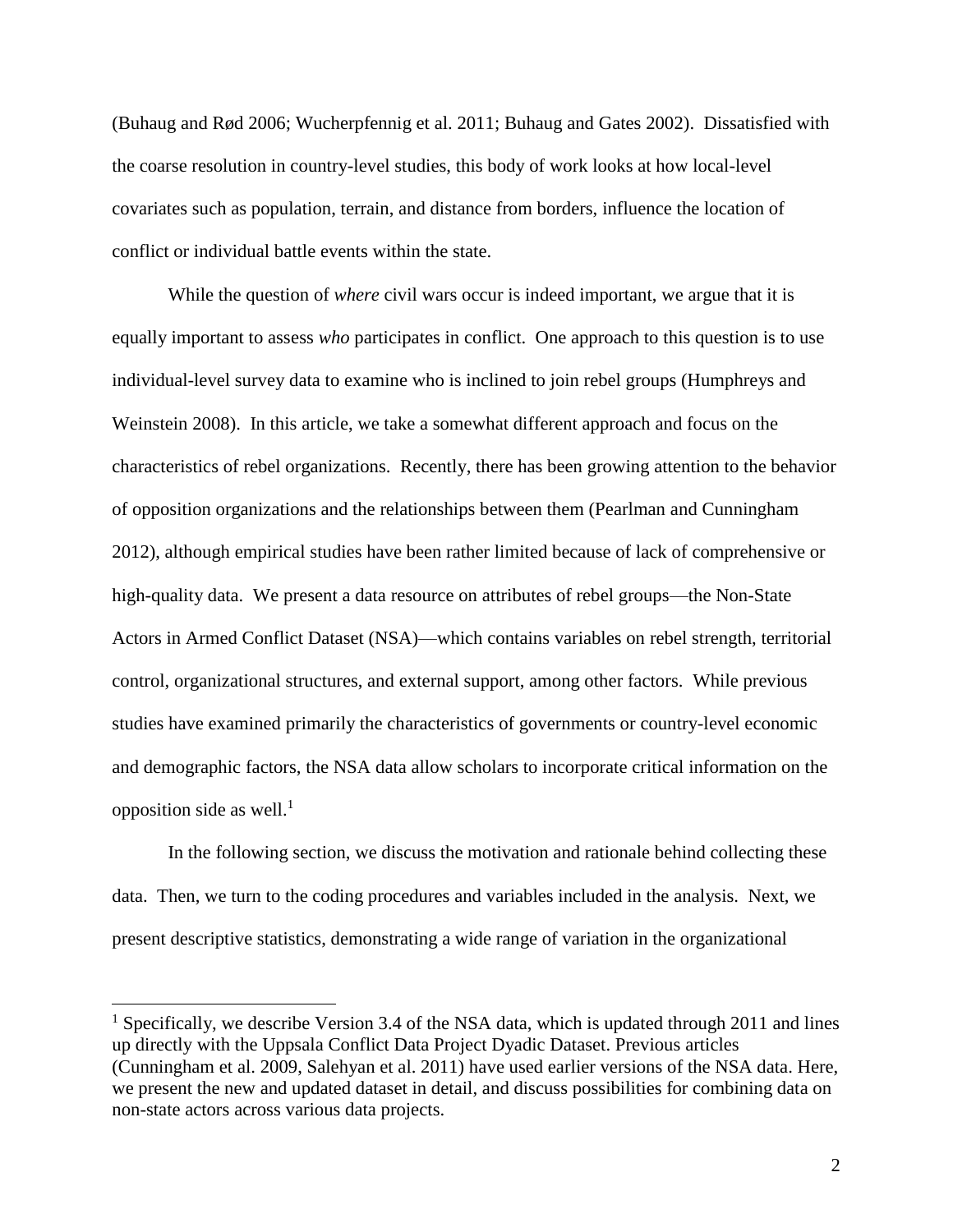characteristics of rebel organizations, and discuss potential applications of the data. The final section offers concluding remarks about how the NSA data can help advance scholarship on civil war.

#### **Motivation**

Data on civil war onset and duration has typically employed the country/year as the unit of analysis. For instance, the Correlates of War intrastate conflict data (COW, see Sarkees and Wayman 2010) and the Uppsala Conflict Data Project/Peace Research Institute Oslo Armed Conflict Dataset (ACD, see Gleditsch et al. 2002, Themner and Wallensteen 2012), define a civil war as an organized, violent contest between a state and a non-state actor over some political objective such as control over the government or secession that generates battle deaths exceeding some threshold. These two data resources focus on the violent conflicts as aggregate events with start and end dates, but use slightly different criteria for inclusion: the COW data require at least 1,000 battle deaths in a 12-month period for an incident to qualify as a war, while the ACD employs a much lower threshold of 25 battle deaths per year to identify events. Most studies of wars and internal armed conflicts rely on binary indicators (zero or one) of whether or not a country experiences a conflict in a given year. Studies of conflict onset use the initial outbreak of fighting as the dependent variable, while studies of incidence do not distinguish between the initial onset year and subsequent years of ongoing conflict, and studies of duration look at how long fighting lasts before some mode of termination (e.g. victory, settlement).

As useful as these data resources are for empirical analysis, theories of violent civil conflict usually focus on how government and opposition actors strategically interact with one another and with the population at large. Borrowing insights from studies of international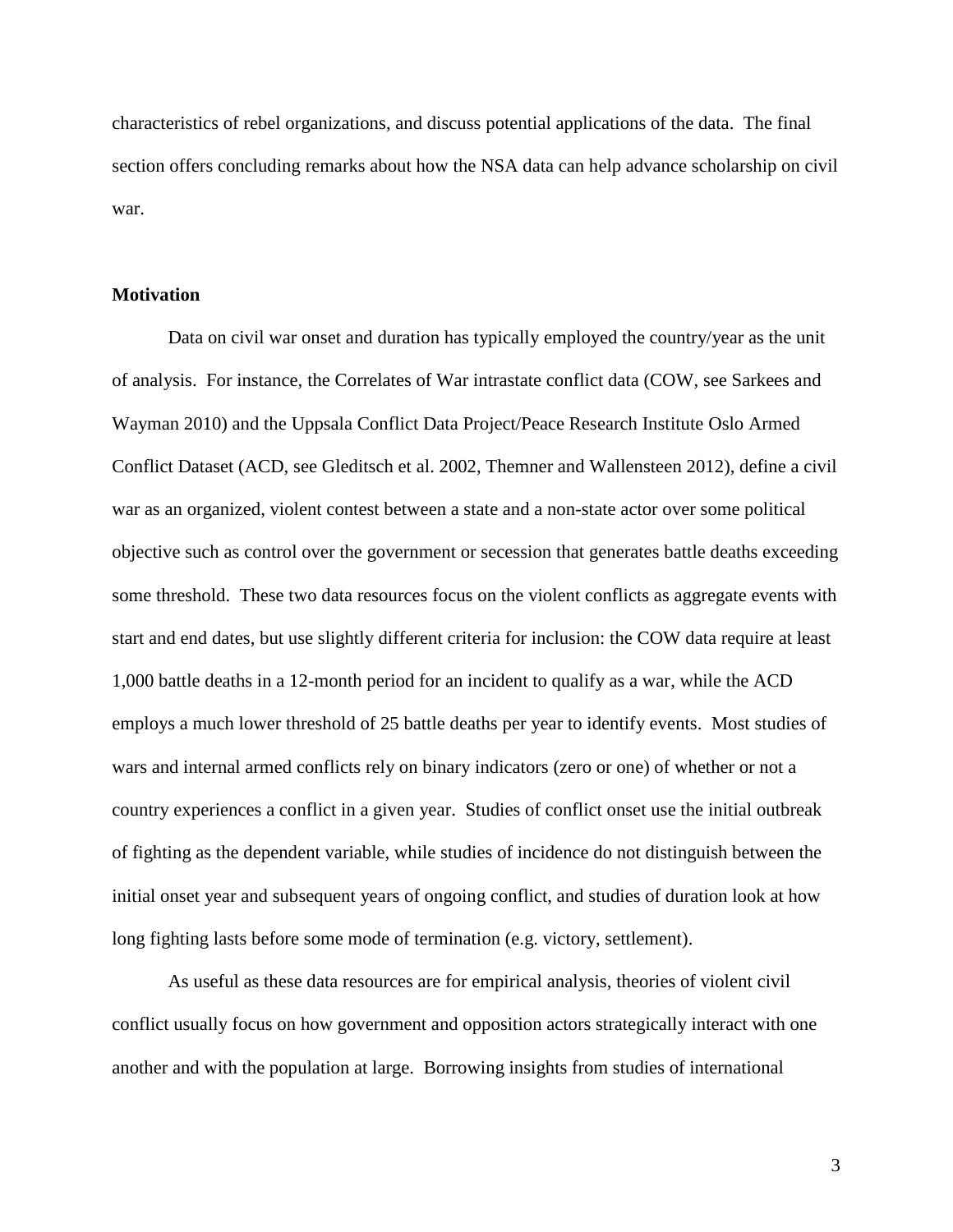conflict, civil war scholars have argued that factors such as the relative capabilities of actors, their resolve, the informational environment, and ability to make credible commitments, should affect bargaining and resort to violence (Lake and Rothchild 1996; Walter 2009). Mobilization theories analyze how rebels secure resources and support among the wider population and overcome the collective action problem, all within the shadow of government violence (Lichbach 1995; Weinstein 2007; Wood 2000). Kalyvas (2006) argues that patterns of rebel and government control over territory affect the intensity and type of violence during civil wars. Finally, some have begun to look at civil wars involving more than two parties and how strategic interactions between rebels and the government, as well as between various rebel factions, shape conflict outcomes (Cunningham 2006, 2011; Cunningham et al. 2012; Kydd and Walter 2002; Nilsson 2008; Stedman 1997). Each of these theoretical perspectives brings the focus squarely on the characteristics of rebel organizations, their strategies, and the constellation of actors during civil war. Thus, there is often a mismatch between empirical studies of civil conflict which focus on where and when civil wars occur—and theoretical perspectives which focus on the nature of the combatants involved.

For this reason, we believe that research into the dynamics of civil war has been seriously hampered by the lack of systematic data on rebel organizations. As opposed to data on countrylevel attributes and features of the state—for example, government spending, size of military forces, and political institutions—quality data on dissident groups is inherently more difficult to gather. Rebel organizations are often clandestine and do not report official statistics. Moreover, data collection projects such as Correlates of War and the Polity IV Project on democratic institutions have provided a wealth of information about government resources and institutions, but little information about non-state actors.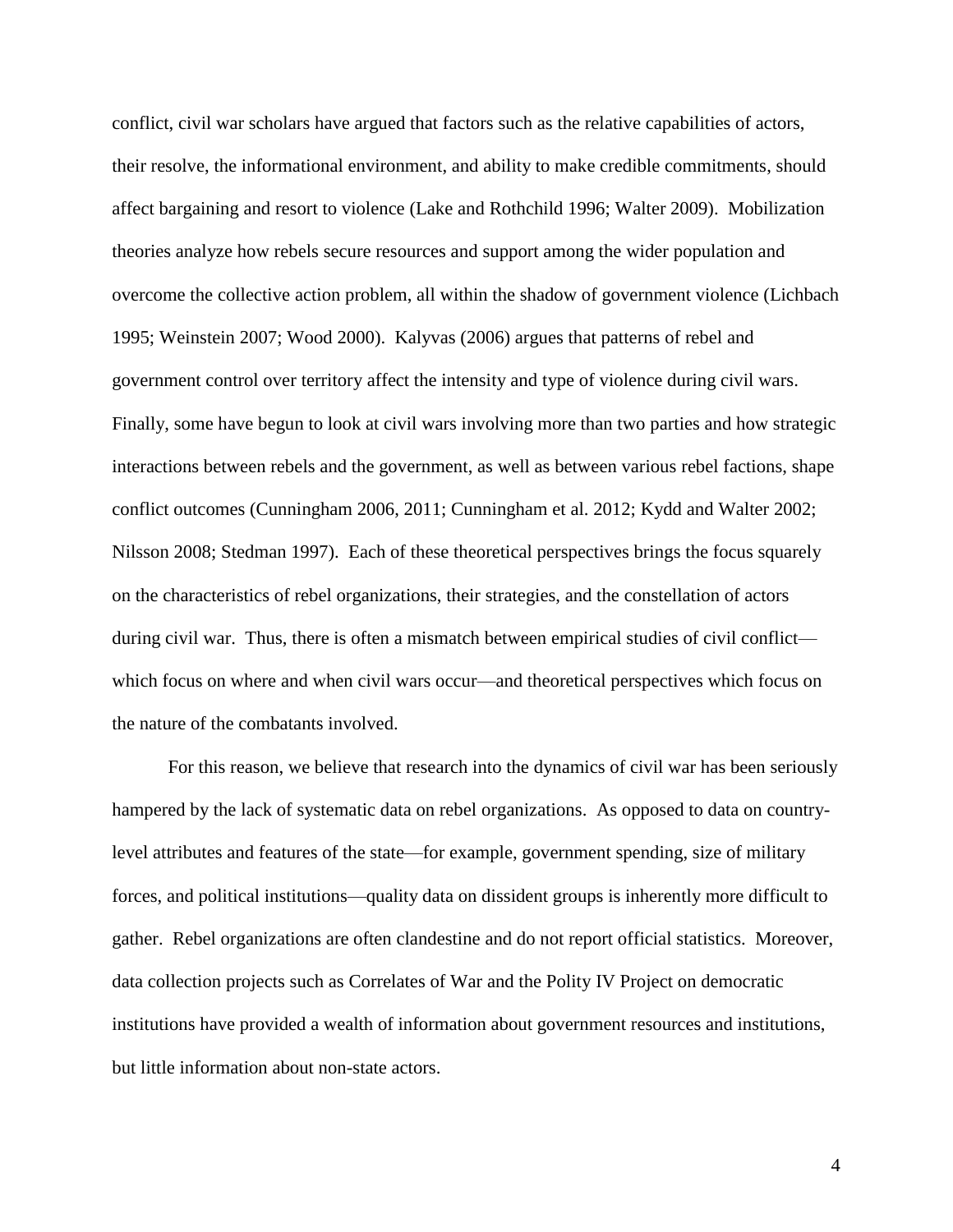This lack of data has seriously impeded progress in the field. For instance, studies of civil war duration and outcome distinguish between rebel victory, government victory, and negotiated settlements. Mason, Weingarten and Fett (1999) look at the covariates of various conflict outcomes, while DeRouen and Sobek (2004) employ a competing risks analysis of termination type. While both of these studies have been quite influential, neither includes variables accounting for the attributes of rebel organizations. They have relied entirely upon data on governments and the national-level context of the war. Similarly, studies of civil war recurrence (e.g. Quinn, Gurses, and Mason 2007; Walter 2004), examine the mode of conflict termination and the broader political/economic environment, without taking into account who actually fought during the war. Given data constraints, this shortcoming is understandable, but we argue that a more complete picture includes information on factors such as rebel strength, territorial control, and capacity to procure arms and other resources (see Cunningham, Gleditsch, and Salehyan 2009). Attempting to understand why rebels or governments win in civil wars is indeed difficult without data on who the rebels are.

To address this gap in the current literature, we set out to gather systematic information on rebel organizations. Important information such as rebel strength, arms procurement capacity, leadership characteristics, and external sponsorship were gathered from primary and secondary sources. Rather than characterize civil wars as two-party contests between rebels and governments, this data collection allows us to distinguish between various competing factions in a conflict (see Cunningham 2011). Multiple rebel groups fighting over the same incompatibility may be aligned or collaborate against the government, but such organizations are often competitors and may spend as much time fighting one another as contesting the government. For instance, rather than a single rebellion in the Philippine province of Mindanao, our data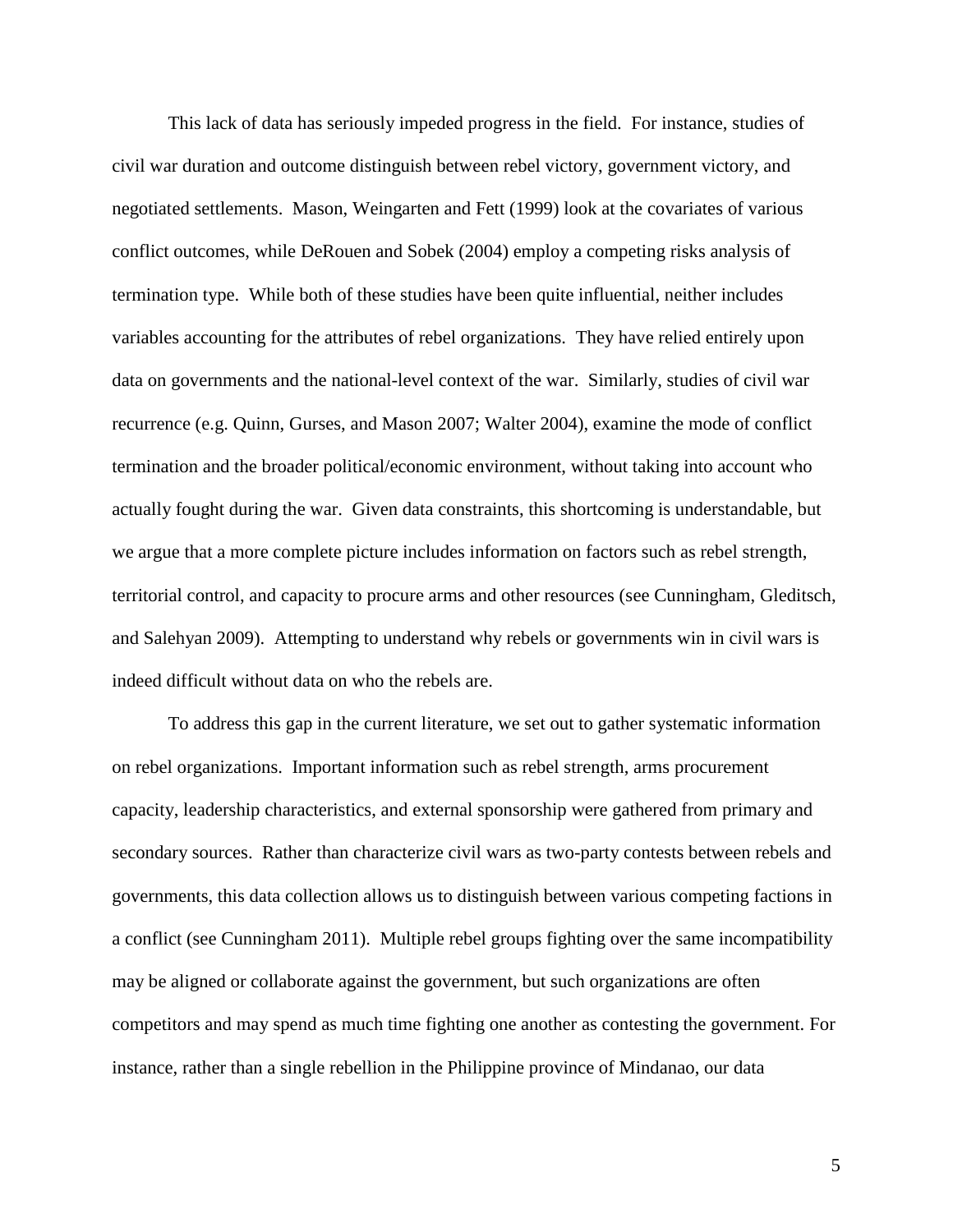collection allows us to parse out the different characteristics of the Moro National Liberation Front, the Moro Islamic Liberation Front, and Abu Sayyaf. While these groups may share some common goals, they vary on several important dimensions such as size and transnational support. In the following section, we describe the data collection process in more detail.

### **Structure of the Dataset**

The NSA data extends the UCDP/PRIO Armed Conflict Dataset (Gleditsch et al. 2002, Themner and Wallensteen 2012) and encompasses all internal armed conflicts over the period 1945-2011. In order for a conflict to be coded as an internal armed conflict in the ACD, it must meet five general criteria—the conflict must (1) involve the government of the state, (2) take place primarily within the state, (3) involve organized opposition forces, (4) be fought over either control of the government or territory, and (5) generate 25 battle deaths in a calendar year. The ACD itself is not dyadic, but identifies all rebel organizations operating in opposition to the government in each civil war in each calendar year. The UCDP Dyadic Dataset divides all of the observations in the ACD into state-rebel group dyad years. For a dyad to be coded as active in a year there must be at least 25 battle-related deaths in the dyad.

The NSA data uses all of the dyads from the UCDP Dyadic Dataset. As we describe below, we offer a wider set of informational variables for each group than the UCDP data. While the UCDP is annual, the NSA data is structured so that the unit of analysis is state-rebel group dyad spell. The data reflect changes in rebel characteristics over time, and may be easily converted to other forms such as annual observations. We identify a new dyadic conflict spell if there is a period exceeding two calendar years in which the level of conflict falls below 25 battle deaths in a year. To illustrate the data structure, Table 1 presents the UCDP representation of the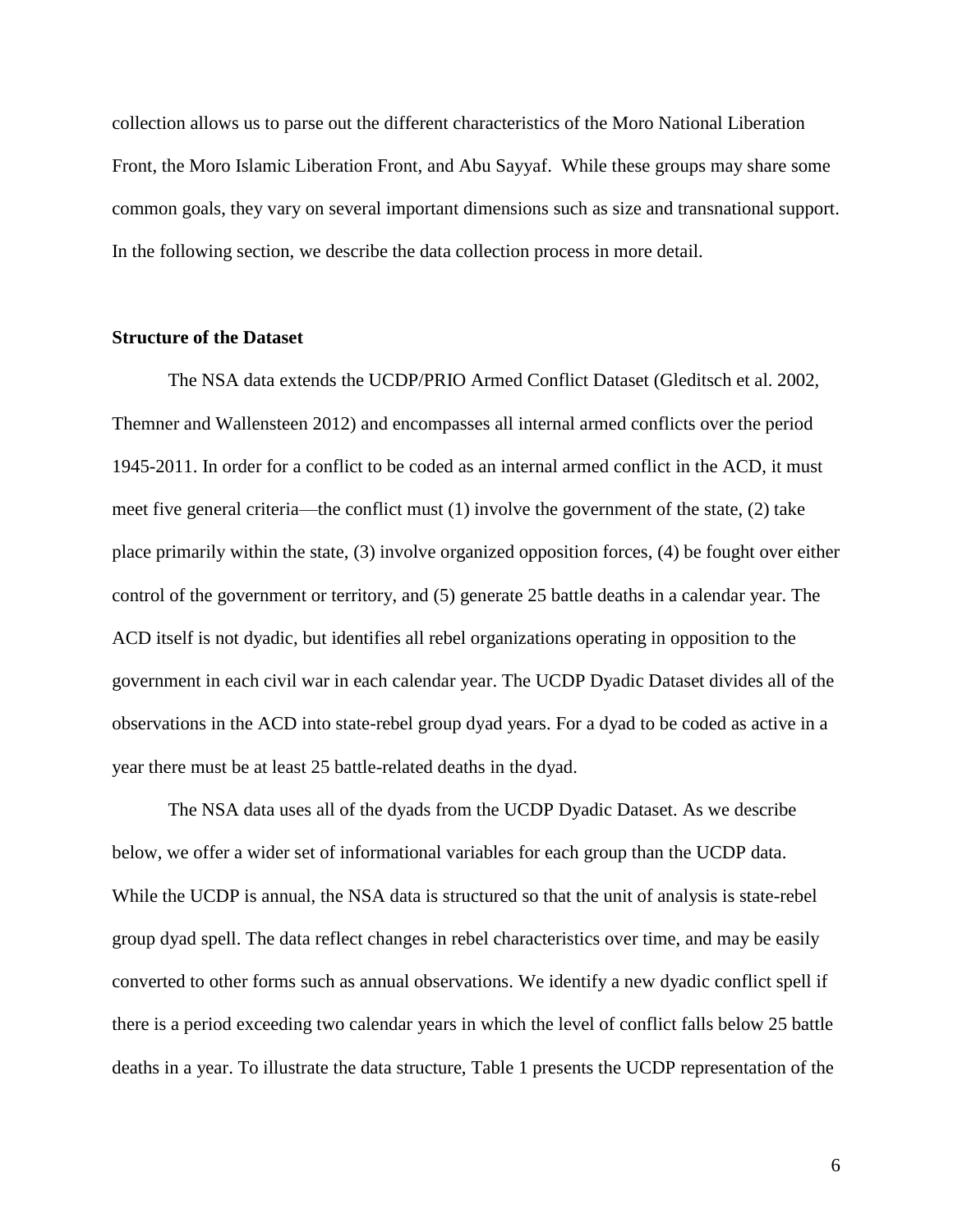actors in the Burundian civil war of 1991-2008 and Table 2 presents the NSA data for this period.

| <b>DyadID</b> | <b>ConflictID</b> | Location       | <b>SideA</b>   | <b>SideB</b>   | <b>YEAR</b> |
|---------------|-------------------|----------------|----------------|----------------|-------------|
| 11            | 90                | <b>Burundi</b> | <b>Burundi</b> | Palipehutu     | 1991        |
| 11            | 90                | <b>Burundi</b> | Burundi        | Palipehutu     | 1992        |
| 12            | 90                | <b>Burundi</b> | <b>Burundi</b> | <b>CNDD</b>    | 1994        |
| 12            | 90                | <b>Burundi</b> | Burundi        | <b>CNDD</b>    | 1995        |
| 12            | 90                | <b>Burundi</b> | <b>Burundi</b> | <b>CNDD</b>    | 1996        |
| 12            | 90                | <b>Burundi</b> | Burundi        | <b>CNDD</b>    | 1997        |
| 12            | 90                | <b>Burundi</b> | <b>Burundi</b> | <b>CNDD</b>    | 1998        |
| 13            | 90                | <b>Burundi</b> | <b>Burundi</b> | Frolina        | 1997        |
| 14            | 90                | <b>Burundi</b> | <b>Burundi</b> | CNDD-FDD       | 1998        |
| 14            | 90                | <b>Burundi</b> | <b>Burundi</b> | CNDD-FDD       | 1999        |
| 14            | 90                | <b>Burundi</b> | <b>Burundi</b> | CNDD-FDD       | 2000        |
| 14            | 90                | <b>Burundi</b> | <b>Burundi</b> | CNDD-FDD       | 2001        |
| 14            | 90                | <b>Burundi</b> | Burundi        | CNDD-FDD       | 2002        |
| 14            | 90                | <b>Burundi</b> | Burundi        | CNDD-FDD       | 2003        |
| 15            | 90                | <b>Burundi</b> | Burundi        | Palipehutu-FNL | 1997        |
| 15            | 90                | <b>Burundi</b> | Burundi        | Palipehutu-FNL | 1998        |
| 15            | 90                | <b>Burundi</b> | <b>Burundi</b> | Palipehutu-FNL | 1999        |
| 15            | 90                | <b>Burundi</b> | <b>Burundi</b> | Palipehutu-FNL | 2000        |
| 15            | 90                | <b>Burundi</b> | <b>Burundi</b> | Palipehutu-FNL | 2001        |
| 15            | 90                | <b>Burundi</b> | <b>Burundi</b> | Palipehutu-FNL | 2002        |
| 15            | 90                | <b>Burundi</b> | <b>Burundi</b> | Palipehutu-FNL | 2003        |
| 15            | 90                | <b>Burundi</b> | Burundi        | Palipehutu-FNL | 2004        |
| 15            | 90                | <b>Burundi</b> | Burundi        | Palipehutu-FNL | 2005        |
| 15            | 90                | <b>Burundi</b> | <b>Burundi</b> | Palipehutu-FNL | 2006        |
| 15            | 90                | <b>Burundi</b> | <b>Burundi</b> | Palipehutu-FNL | 2008        |

# **Table 1: UCDP Dyadic Dataset Coding for Burundi Civil War (1991-2008)**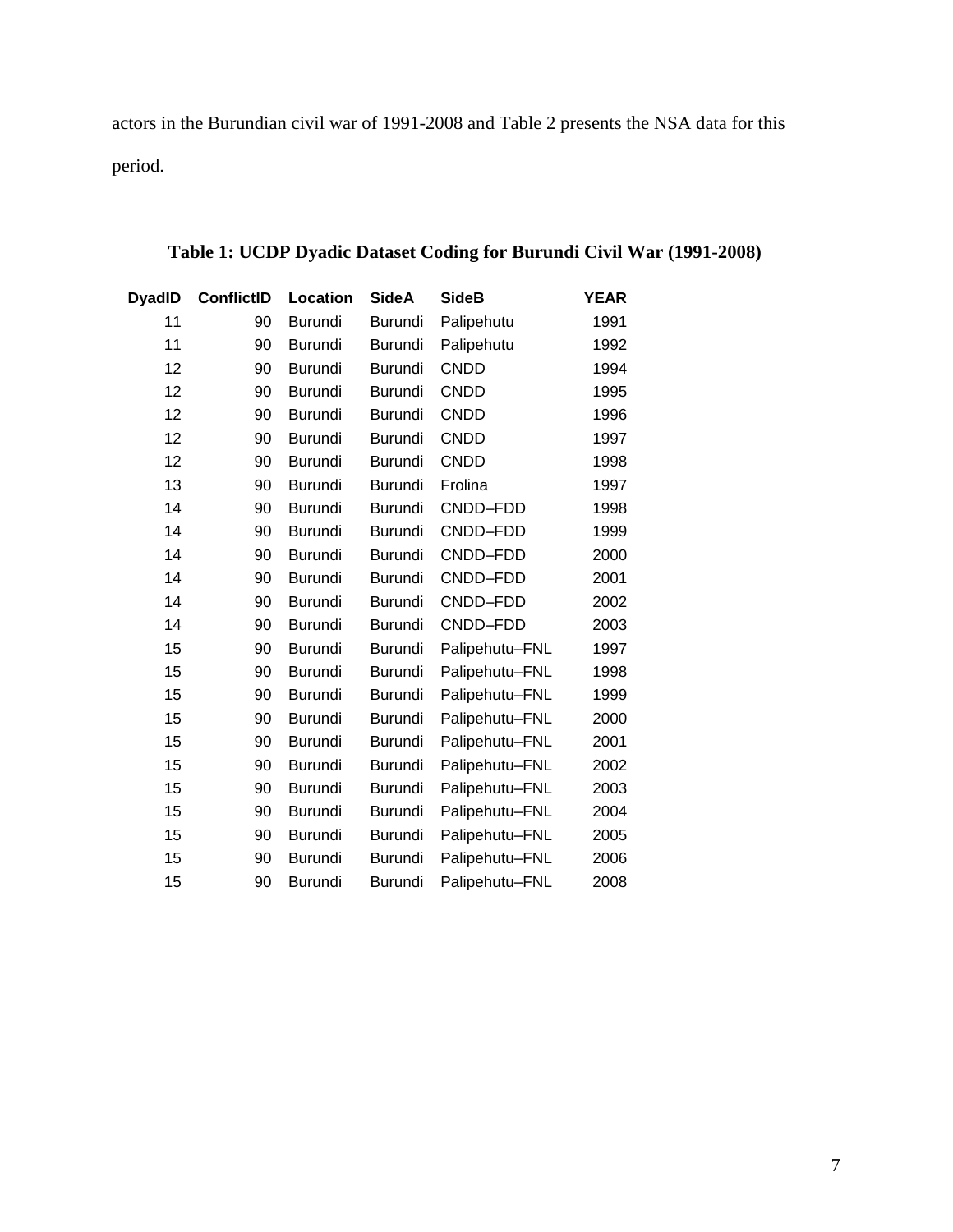| obsid       | ucdpid | dyadid | side a  | side b      | startdate | enddate  |
|-------------|--------|--------|---------|-------------|-----------|----------|
| NSA.3.4-649 | 90     | 11     | Burundi | Palipehutu  | 11/26/91  | 12/31/92 |
| NSA.3.4-652 | 90     | 12     | Burundi | <b>CNDD</b> | 11/26/94  | 5/8/98   |
| NSA.3.4-655 | 90     | 13     | Burundi | Frolina     | 1/1/97    | 12/31/97 |
| NSA.3.4-658 | 90     | 14     | Burundi | CNDD-FDD    | 6/7/98    | 12/31/03 |
| NSA.3.4-661 | 90     | 15     | Burundi | Palipehutu- | 1/1/97    | 12/31/08 |
|             |        |        |         | <b>FNL</b>  |           |          |

**Table 2: NSA Coding of Burundi Conflict**

We use the state-rebel group dyad spell (as opposed to the state-rebel group dyad year) as observations may extend for periods both longer and shorter than a calendar year and many features that we measure do not change on an annual basis. However, there are attributes in our data that do change over time and when one of these variables does change we code a new spell for the group. As an example, if a rebel group was receiving support from an external state and then lost that support, there would be a change in the coding of the external state variables and so a new period would be created. Hence, each row in the NSA data represents a spell or period of conflict between a state and rebel group dyad where the coding of the variables remain the same. If a user is interested, this approach can easily be converted to annualized records for combatant groups, allowing the researcher to combine the information with other data collected on an annual basis.

The current version of the NSA data is coded to line up with the 2012 version of the UCDP Dyadic dataset. The first version of the NSA data was created prior to the first release (v1.0) of the UCDP Dyadic Dataset in 2008, and was based simply on the list in the main conflict table in the original UCDP ACD data. The UCDP Dyadic Data involved extensive changes in the actors identified, which have now been adopted in the NSA data. The current version NSA data also include the UCDP Conflict ID and Dyad ID code, which make other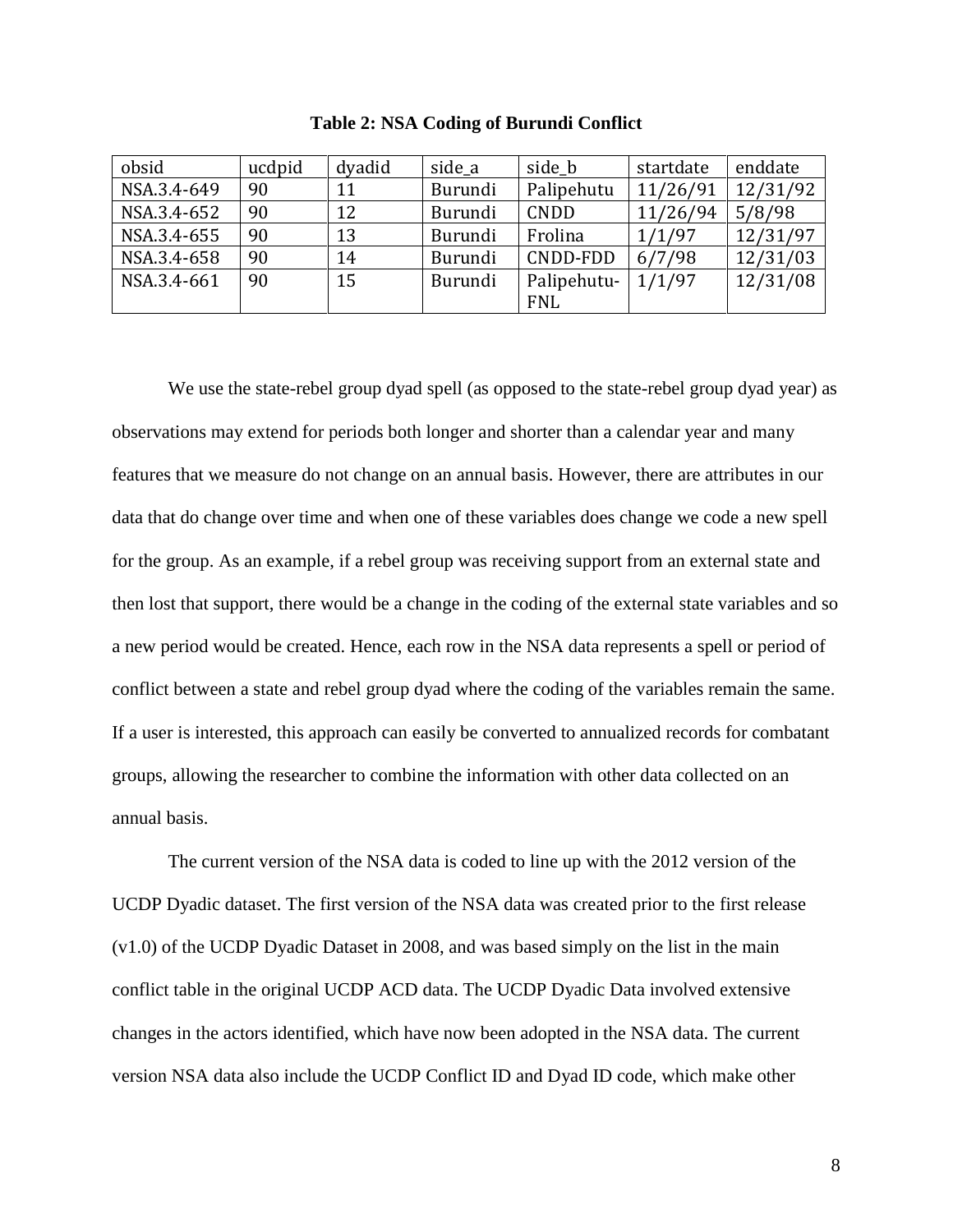datasets that code information on these dyads easily compatible with the NSA data. One of the barriers to aggregation of data on civil war as compared to interstate war has been the lack of standard ID codes to allow for merging of data across different data collection efforts. By assuring that our data line up with the UCDP Dyadic Data, we address this problem and allow for greater aggregation of data on civil war and non-state actors.

### **Indicators**

For each dyad in the NSA data, we code a series of variables. The first set of indicators measures the attributes of rebel groups (often coded relative to the government) and the second set of indicators measures the transnational dimension of the conflict—whether the government or rebels receive external support, from whom, and of what type. We discuss each variable in the dataset here briefly, with reference to some examples, and there is a larger codebook which discusses the coding of each in depth. In addition, we have compiled extensive documentation which describes the rational for coding the variables in the data and identifies the sources used. We make this documentation available to researchers.

While the coding notes give much more detail about the sources used to code specific conflicts, we briefly discuss the major sources used here. For several of the variables included in the NSA data, the UCDP Conflict Encyclopedia was an invaluable resource—it contains information on the number of troops possessed by rebel groups and the government on an annual basis as well as external support to rebels and states. The database only has information on conflicts from 1975, however, and so we used other sources to code dyads prior to 1975 as well as other variables for which there was not information in the database. We primarily used Keesing's Record of World Events, news reports found through searches in Lexis-Nexis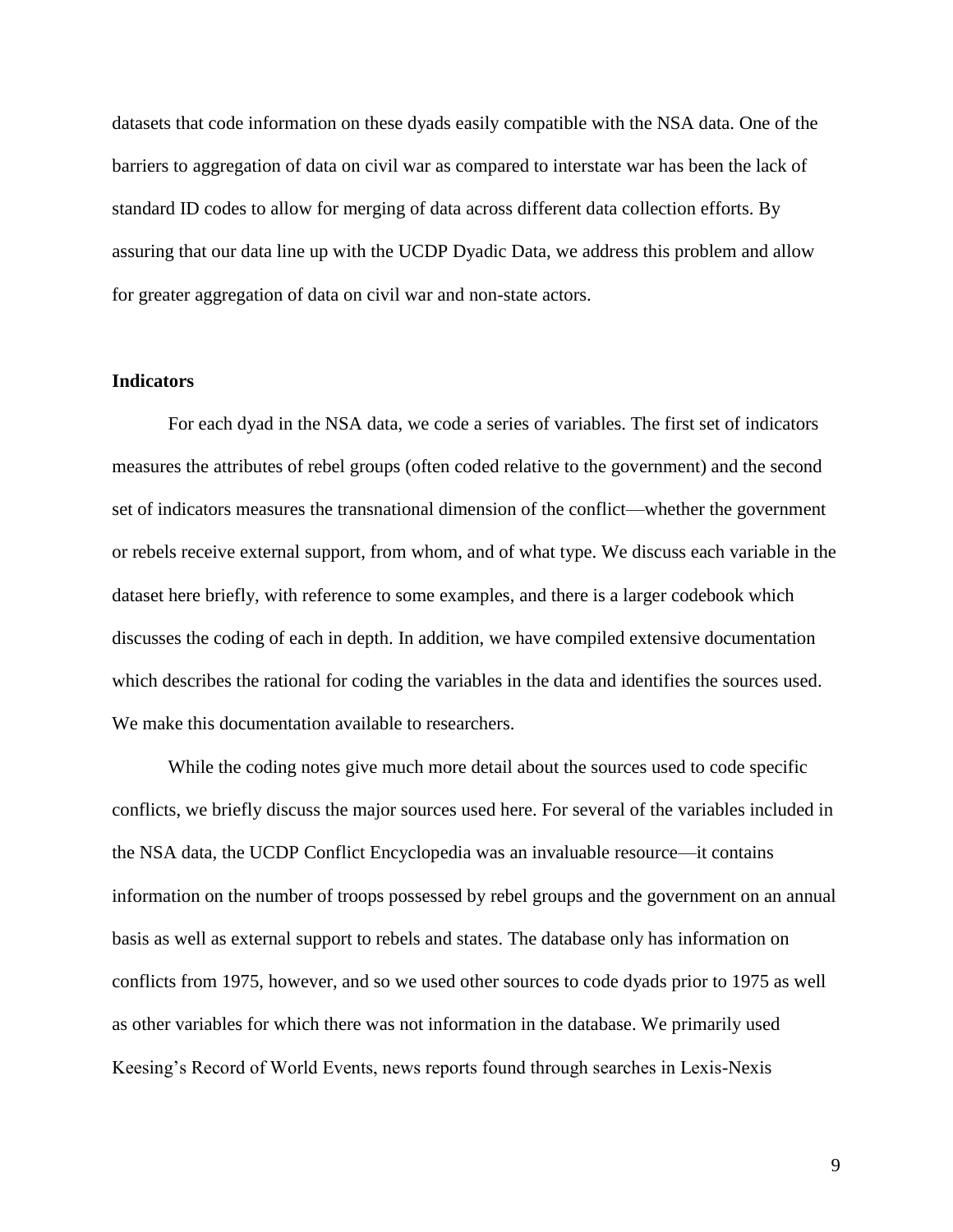academic, and secondary academic sources about individual conflicts and countries to code this information.

The first two variables in the NSA measure the extent to which rebel groups are affiliated with political organizations. While rebel groups are primarily military organizations, many of them cooperate either directly or indirectly with political actors to push for policy change. For example, it was widely known that the Irish Republican Army had a close relationship with Sinn Fein. The first variable (*Rebpolwing*) measures whether the rebel group has a political wing. It takes the following values—"explicit link," "acknowledged link," "alleged link," and "none." Among rebel groups that do affiliate with a political organization, there is variation in how the government responds to those political wings. Governments often ban those organizations, while others allow them to operate. For those groups that have some sort of political wing, we code whether or not that political wing is legal in the state in which the group operates. That variable (*Rebpolwinglegal*) takes the values of "yes" or "no."

One of the most crucial tasks for rebel groups is to acquire and maintain the ability to challenge the government militarily. We code a number of variables that refer broadly to the ability of the rebels to do so. The first set of these variables measure the number of troops possessed by the rebel group. The variable *Rebestimate* provides the best estimate of the number of troops under the command of the organization. Because troop estimates can vary dramatically across sources, we have two additional variables (*Rebestlow* and *Rebesthigh*) that measure the lowest and highest estimates found, respectively. Having these different estimates allows researchers to see whether any impact of rebel troop strength is robust to variation in the numbers reported.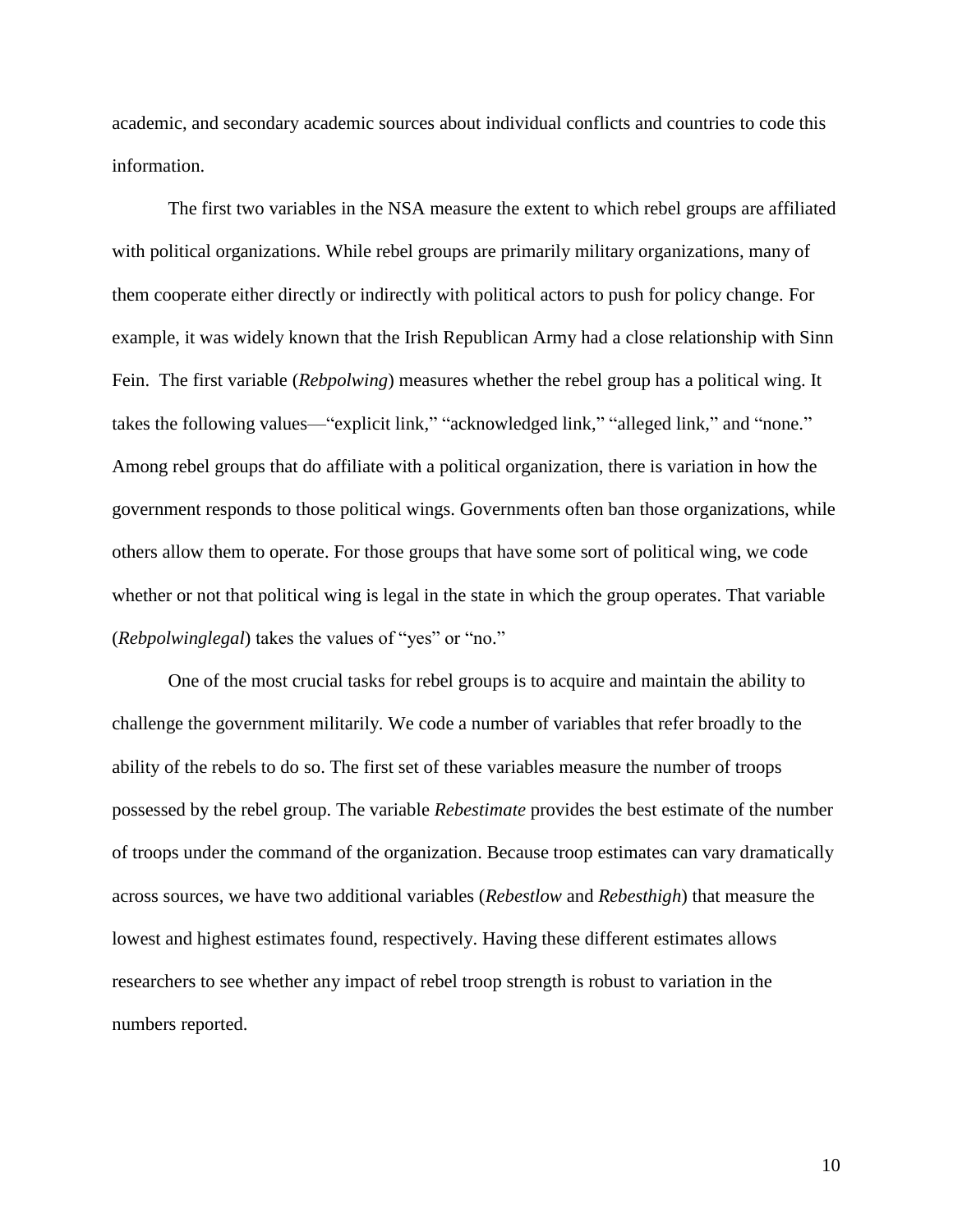These measures of troop strength are absolute, in that they measure the total number of troops commanded by the rebels. However, in civil wars, the military capacity of rebels is best thought of in relation to that of the government—a group with a relatively small number of troops might be a serious threat to a weak government while a comparably sized group would be outmatched by a much more powerful state. To measure the relative comparison of the groups to the government, we include a composite ordinal measure (*Rebstrength*) which indicates whether the rebel group is much weaker, weaker, at parity, stronger, or much stronger than the government.

In addition to this composite measure, we code three additional relative indicators. The first (*Mobcap*) measures the ability of the rebel group to mobilize popular support relative to the government. Rebel groups that can mobilize or draft greater numbers of fighters should be better able to present a clear threat to governments and engage in direct attacks, and this ability varies across rebel organizations. Many anti-colonial movements, for example, could rely on large levels of popular support (as compared to the colonial power) and had the potential to mobilize significant numbers of fighters even though they were out-matched militarily.

The second (*Armsproc*) indicates how capable the rebels are at procuring arms, relative to the government. While some rebel organizations have access to high-tech weaponry, others are hampered in their ability to secure weapons, and this variation should have a direct effect on their ability to challenge the government militarily.

The third variable (*Fightcap*) indicates how capable the rebels are at fighting, relative to the government. Some rebel organizations may be quite small in terms of number of troops but quite effective in their fighting ability. Other rebel groups, meanwhile, have large numbers of troops but lack the fighting capacity to effectively coordinate and target the state.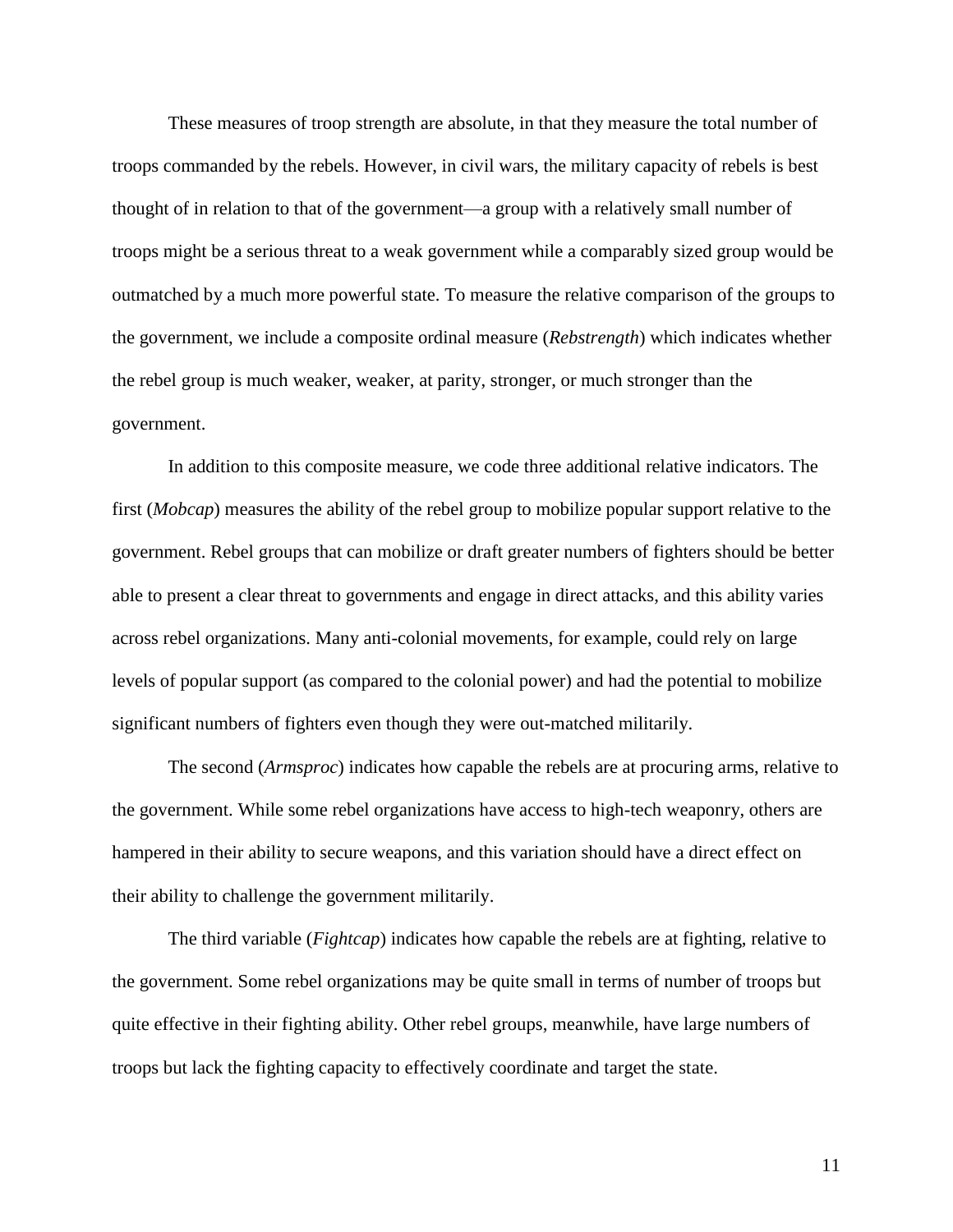Each of these three variables is ordinal, and measured as low, moderate, and high indicating the ability of the rebels, relative to the government. These variables measure different components of the ability of rebels to effectively target the state. As an example, consider the Rwandan Patriotic Front (RPF) during the Rwandan civil war of 1990-1994. The RPF was made up primarily of Rwandan Tutsi refugees who had been living in Uganda for decades, and had little popular support within Rwanda, where the Hutu represented a large majority. As such, the organization is coded as "low" on *mobcap*. The RPF had access to military equipment, as did the Rwandan government, and so the group is coded as "moderate" on *armsproc*. Many members of the RPF, however, had spent years engaged in guerrilla warfare in Uganda and had helped Yoweri Museveni to overthrow the government of Milton Obote. Partly as a result of this experience, and partly due to clear organization and a command structure, the RPF was a very effective fighting force, and proved more than a match for the Rwandan army. In fact, with a similar number of troops, the RPF was much more able to conduct effective military operations than the Rwandan army. The RPF is coded as "high" on the *fightcap* variable.

The next two variables measure the extent to which the rebel group has a command structure that controls its troops. The first variable (*Centcontrol*) is a dichotomous measure of whether the organization in fact has a central leadership at all (coded as "yes" or "no"). While most rebel organizations have some formal command structure, there are a handful of groups that really exist as disparate factions with very little leadership. The Armed Conflict Dataset, for example, identifies a handful of groups simply as "insurgents" (examples include "Kashmiri Insurgents," "Patani Insurgents," and "Sikh Insurgents") because it is difficult to identify actual organizations in these conflicts. We code these rebels as not having clear leadership.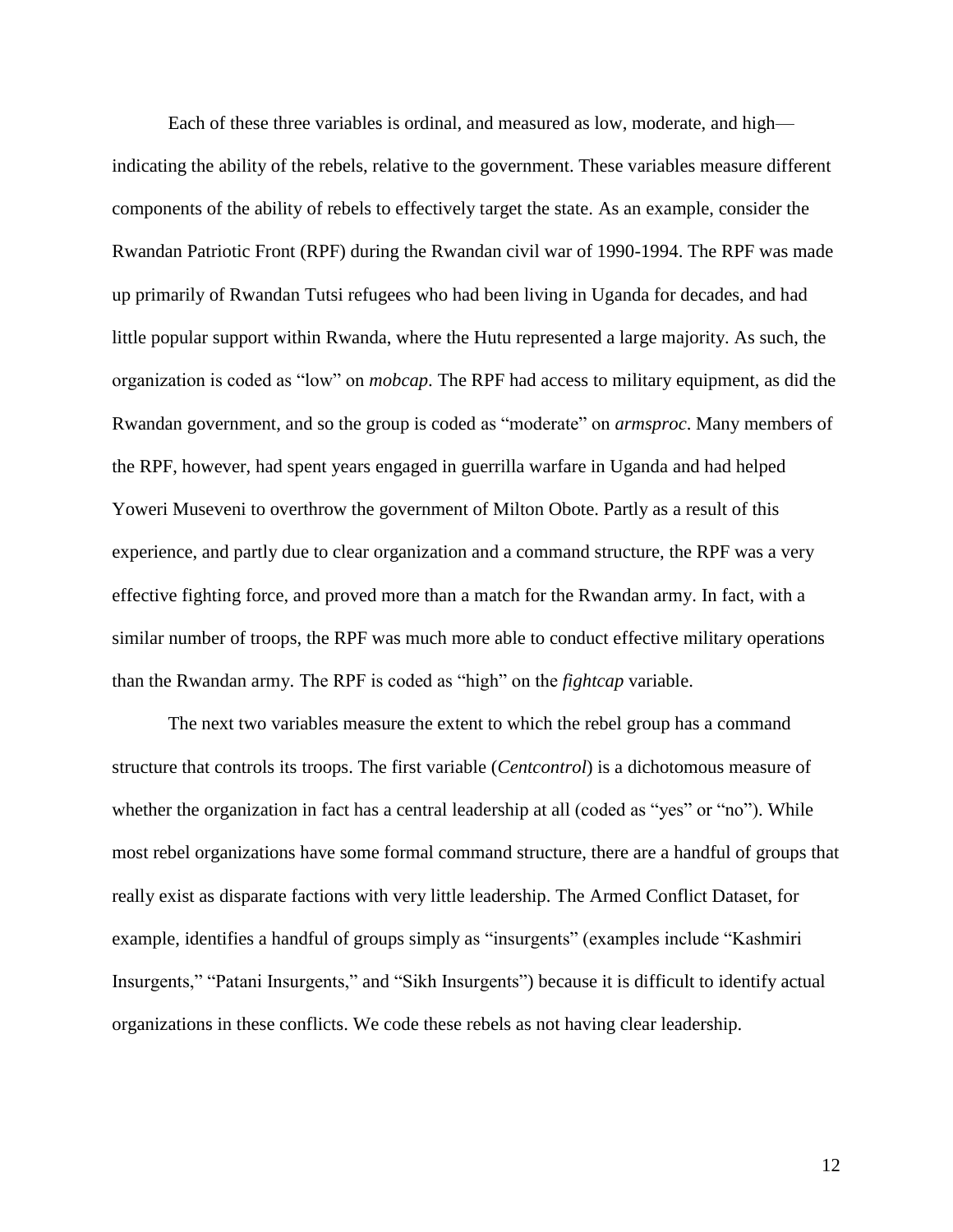The second variable (*Strengthcent*) is coded for those groups that are identified as having central control. It is an ordinal measure of the extent of control exercised by the leadership, measured as low, medium, and high. Among those groups with a central command there is considerable variation in how much control the leadership actually exercises over the day-to-day activities of the organization. In the Eritrean conflict in Ethiopia, for example, the leadership of the Eritrean People's Liberation Front (EPLF) clearly controlled and coordinated the activities of the organization. This level of control was evident as the organization relatively easily transitioned into the government of Eritrea once it gained independence from Ethiopia. Other insurgent organizations in Eritrea, meanwhile, such as the Eritrean Liberation Front (ELF) had command structures that had considerably less direct control over the workings of the organization.

Another important type of variation among rebel groups is that some rebel groups control territory in the country and others do not. The NSA data codes three variables for each dyad indicating rebel territorial control. The first variable (*Terrcont*) is a dichotomous measure of whether the rebel organization controls territory at all. The second and third variables are only coded for cases where a rebel organization controls territory. *Terrname* gives the name of the territory to the degree of specificity that we could identify<sup>2</sup> and *Effterrcont* is an ordinal measure indicating whether the extent of control exercised by the organization over the territory is low, medium, or high. Even among those organizations that control territory, the degree of control they exercise varies. Some rebel groups, such as the Movement for the Liberation of Congo during the Congolese civil war of 1998-2002, have been able to establish administrative control

 $\overline{a}$ 

 $2 \text{ In some cases, this variable indicates the name of a specific province or piece of territory. In }$ other cases, it indicates a general area such as "parts of northern Iraq."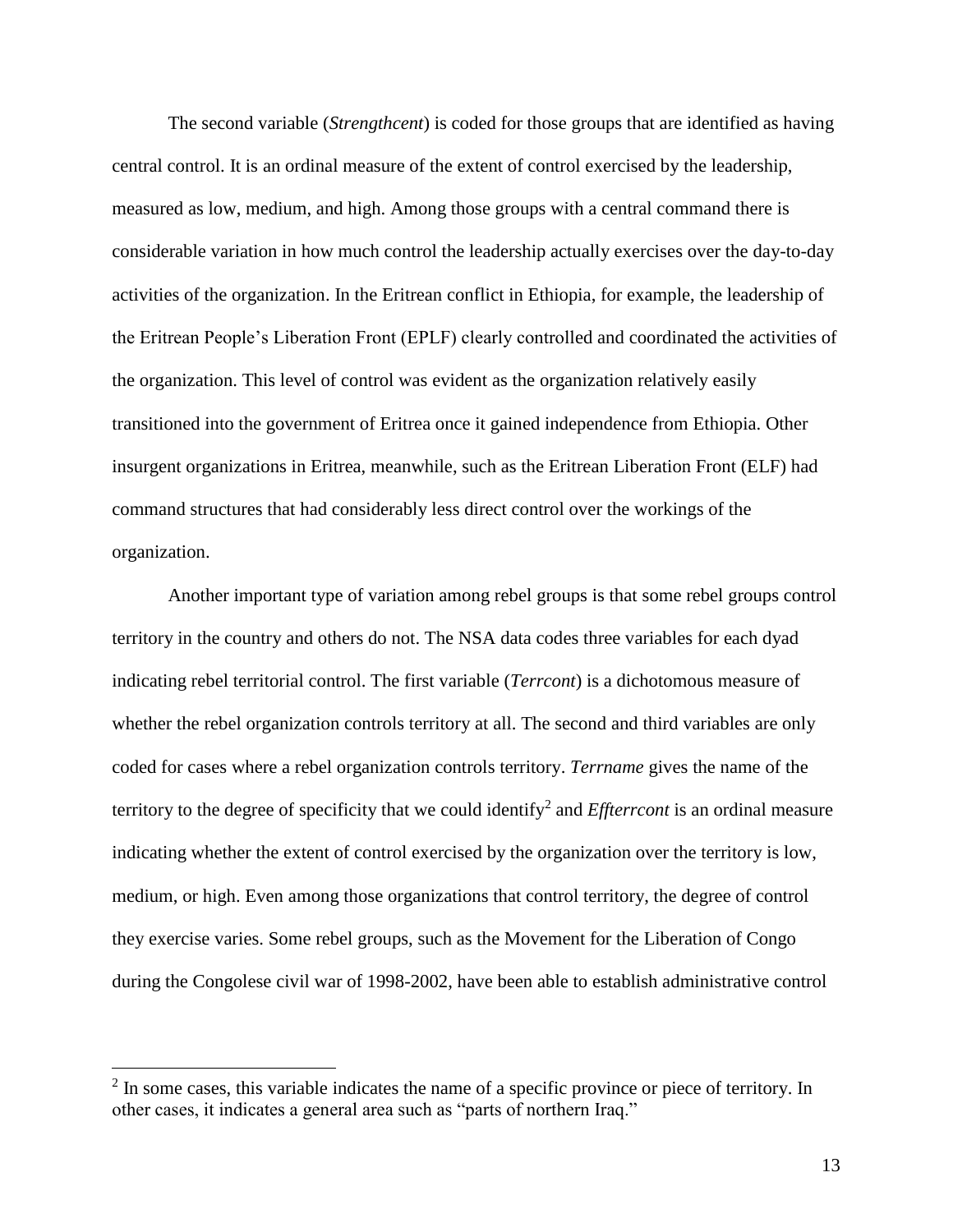and collect taxes. Others, such as the Rally for Congolese Democracy during that same war, have nominal control over some territory, but that control is heavily contested.

Rebel groups vary greatly in terms of their ability to challenge the government militarily, whether they operate through political means or exclusively through fighting, the degree to which the leadership of the organization actually coordinates the activity of its members, and whether and how much control over territory within the civil war state the group exercises. Each of these is likely to affect the dynamics of conflict between the government and the rebels. The variables present in the NSA data allow researchers to evaluate the effect of these various factors.

In addition to these measures, the NSA data also include a series of variables that capture the transnational dimension to the conflict. The focus is on whether and to what degree the rebel group and the government receive support from external actors. While the term "civil war" would seem to imply some sort of domestic process, there is a significant literature that has demonstrated that external influences on civil war are profound (Gleditsch 2007, Salehyan 2009, Salehyan and Gleditsch 2007). Much of the empirical work in this literature, however, focuses on the role of external actions in the conflict generally, and does not examine directly the relationship between external actors and the government and rebels involved (for a discussion, see Salehyan et al. 2011).

The NSA data allow for examining these relationships more directly. For the rebels, we include variables measuring different aspects of the transnational dimension. The first (*Transconstsupp*) measures whether the group had a transnational constituency—in other words, it makes appeals to ethnic or religious groups in other states—and whether this constituency supplied support. It is an ordinal measure, coded as "no," "tacit," or "explicit." The second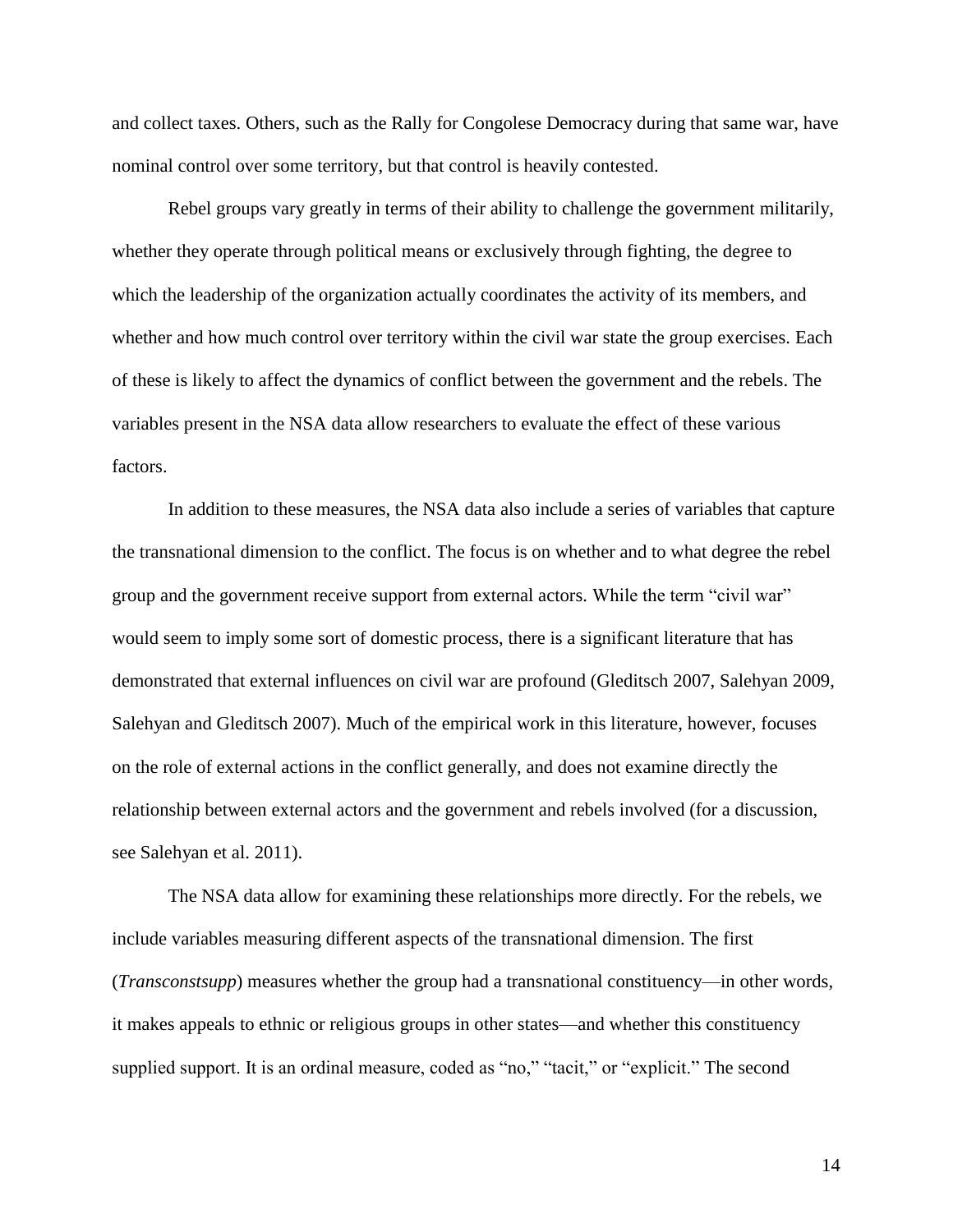variable (*Rebextpart*) measures whether the rebels received support or foreign fighters from external non-state actors and takes the following values—"no," "minor," or "major." For instance, organizations that were part of the Afghan Mujahedin received material support from private individuals in wealthy Arab states and the Irish Republican Army received funds from the Irish community in the United States.

The next set of variables measures whether the rebel organization receives assistance from external states. The first variable (*Rebpresosts*) measures whether the rebel group operates to at least some extent out of another country's territory. While we generally think about rebel groups as internal actors, many rebels—such as the Ugandan rebel group Lord's Resistance Army which is based primarily in southern Sudan and eastern DRC—operate out of another country's territory. This variable is trichotomous, taking values of 'no," "some" (minor and periodic use of external territory) and "extensive" (major, long-term presence in external territory). Another variable (*Presname*) is only coded for cases where *Rebpresosts* is coded as "some," or "extensive," and lists the countries from which the organization operates.

In addition to allowing rebels sanctuary, external states can provide more direct assistance to rebels. For instance, the Pakistani government is known to provide material support to several rebel organizations operating in India. The variable *Rebsuport* measures whether the organization receives support from one or more external states and is coded as "no," "alleged," and "explicit." The variable *Rtypesuport* indicates, for those groups receiving support, what type of support they receive—"none," "endorsement," "non-military," "military," or "troops." Because groups may receive multiple different types of support, only the highest level of support is listed. Finally, the variable *Rsupname* lists the states identified as providing support to the rebel organization. Afghan groups fighting the USSR during the 1980s, for example, are coded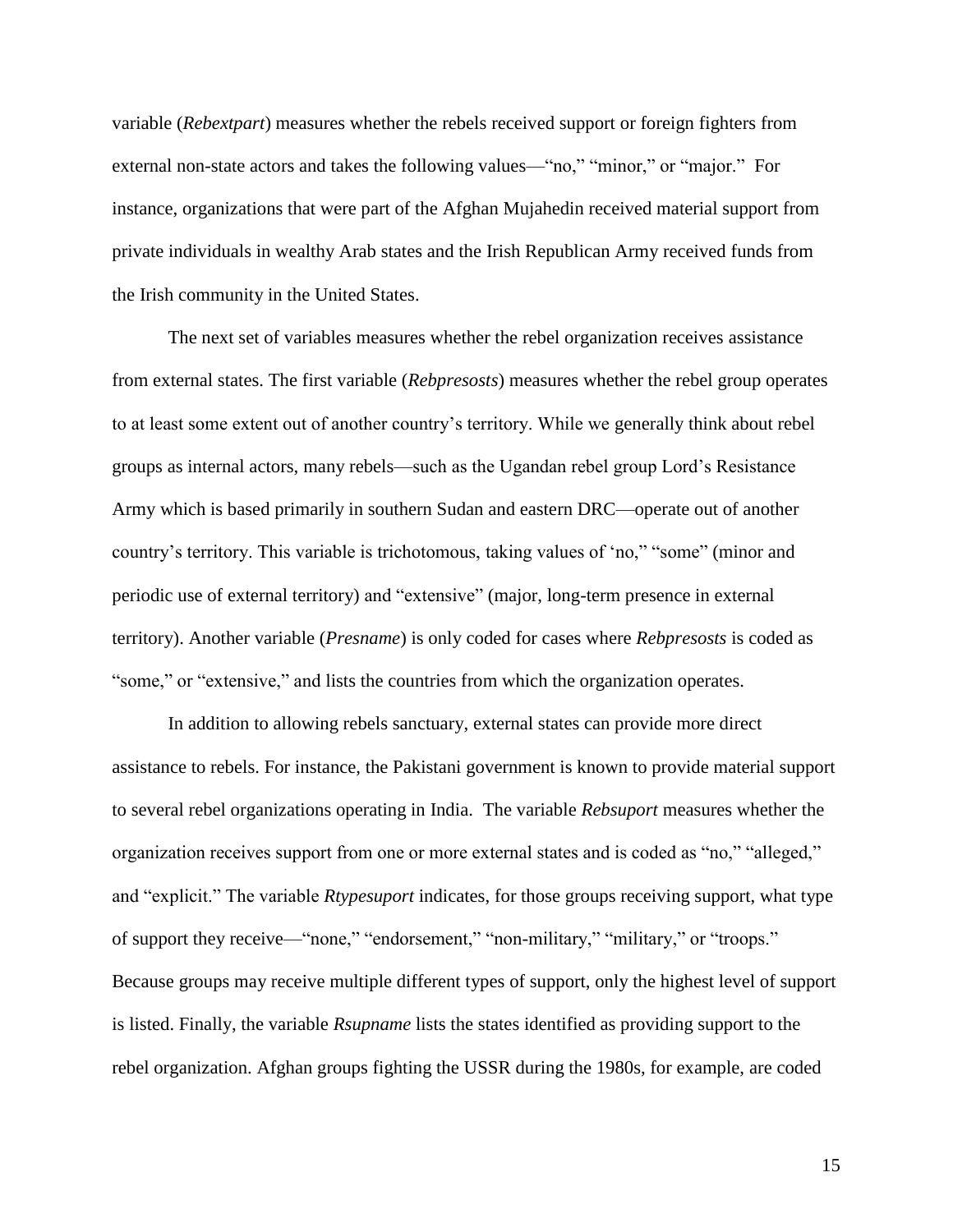as receiving "explicit," "military" support from the U.S., and in some cases, Iran, Pakistan, and Saudi Arabia.

While our data focuses on the rebel organizations, we also recognize that governments in civil wars receive external support and that this external support can have significant effects on conflict dynamics. In the Rwandan civil war, for example, the RPF would have almost certainly defeated the government in February 1993 if French troops had not intervened to block the RPF from taking Kigali. As such, we have parallel measures for the government with many of the rebel support variables. The variable *Govsuport* measures whether the government receives support from another state, again coded as "no," "alleged," and "explicit." The variables *Gtypesup* and *Gsupname* indicate the type of support and the name of the supporting states, respectively. The variable *Govextpart* measures whether the government receives support from non-state actors, coded as "no," "alleged," or "explicit." The Rwandan government is coded as receiving "explicit" "military" support from "France and Belgium" during the Rwandan civil war.

These variables, then, give detailed information about the transnational dimension of civil conflicts, which has been shown to have significant influence on conflict dynamics. Combined with the indicators of the attributes of rebel groups, they provide a wealth of information on the characteristics of state-rebel group dyads in conflict. Each of these variables is potentially timevarying, in that these attributes can change over the course of conflicts. Rebels can lose (or gain) control over territory, external support, leadership can falter, these organizations can expand or contract in size, and so on. As such, we code these variables as time-varying where possible and when characteristics of the state-rebel group dyad change we code a new period in the dyad.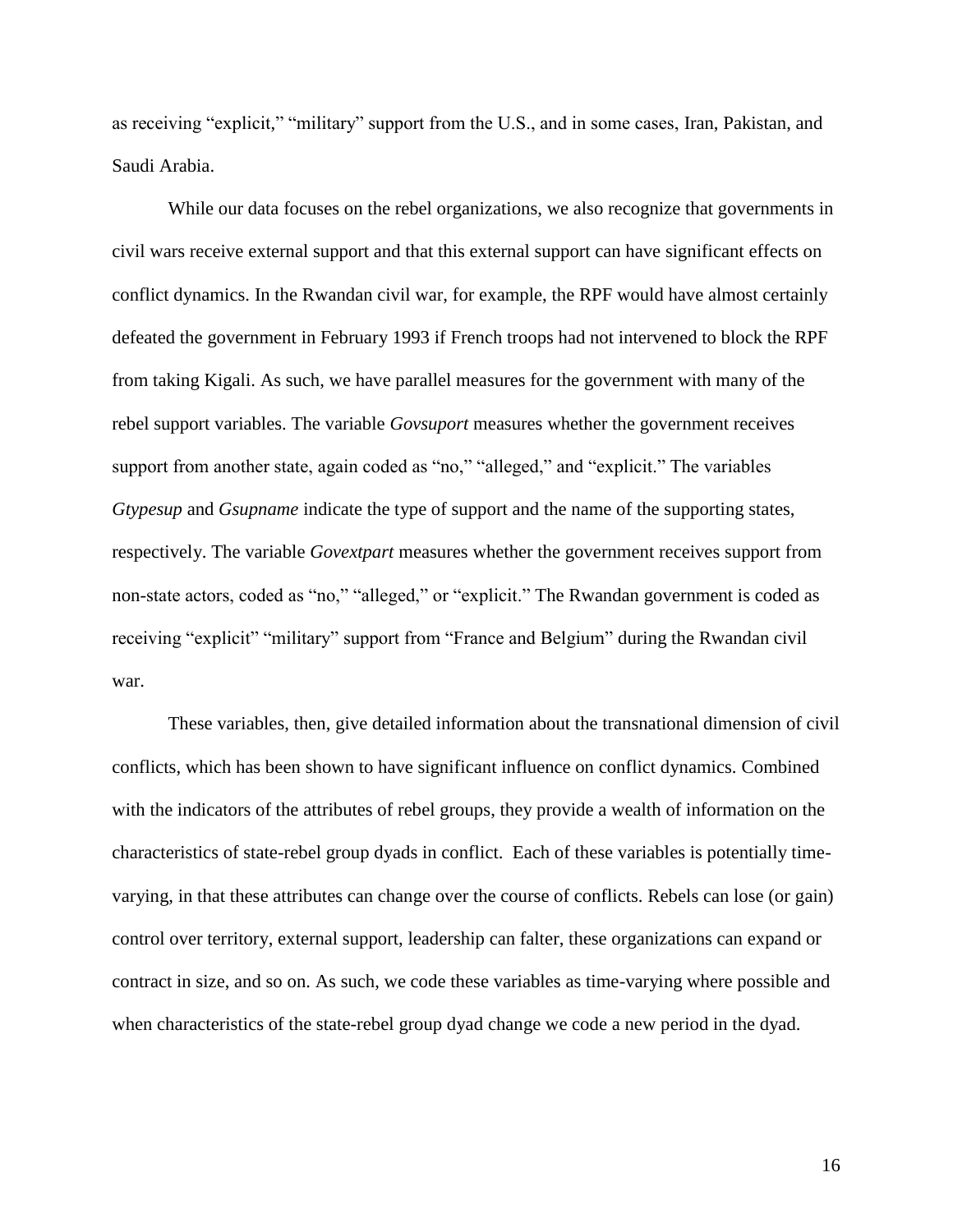In addition to these variables measuring attributes of rebel groups and their and the government's transnational support, we also have two variables that indicate the relationship of each dyad to other dyads in the same conflict. In some cases, the UCDP identifies new dyads because there has been a period of inactivity followed by a resumption in fighting. In others (such as the URNG in Guatemala and the FMLN in El Salvador), a new dyad is identified when previously independent rebel organizations join together to form a new organization. In the opposite case, there are examples of rebel groups splintering so that multiple factions continue as separate dyads (as happened with the Rally for Congolese Democracy in the conflict in the DRC). Because we are aware that researchers may want to consider the previous history of a conflict dyad in analyzing the impact that characteristics of rebel organizations have on its dynamics, we code a variable (*Prevactive*) that is a dichotomous measure of whether this dyad has been previously active and an additional variable (*Prevact.ref*) that indicates the observation ID code for all other periods that the dyad was active.

The NSA, then, has a wealth of information on various characteristics of all rebel groups active in civil wars for the last 65 years. In the next section, we provide descriptive statistics for some of these characteristics, which help illustrate the depth and utility of our data.

#### **Attributes of State-Rebel Group Dyads**

 $\overline{a}$ 

The NSA data contain information on 477 state-rebel group dyads over 578 distinct observation periods or spells. <sup>3</sup> The data reveal substantial variation among these groups on the indicators included in the dataset. Because of the number of variables in the NSA data, we do not

<sup>&</sup>lt;sup>3</sup> Periods change as important attributes of the rebel organization change; thus, one "period" refers to a phase in the group's organizational variables.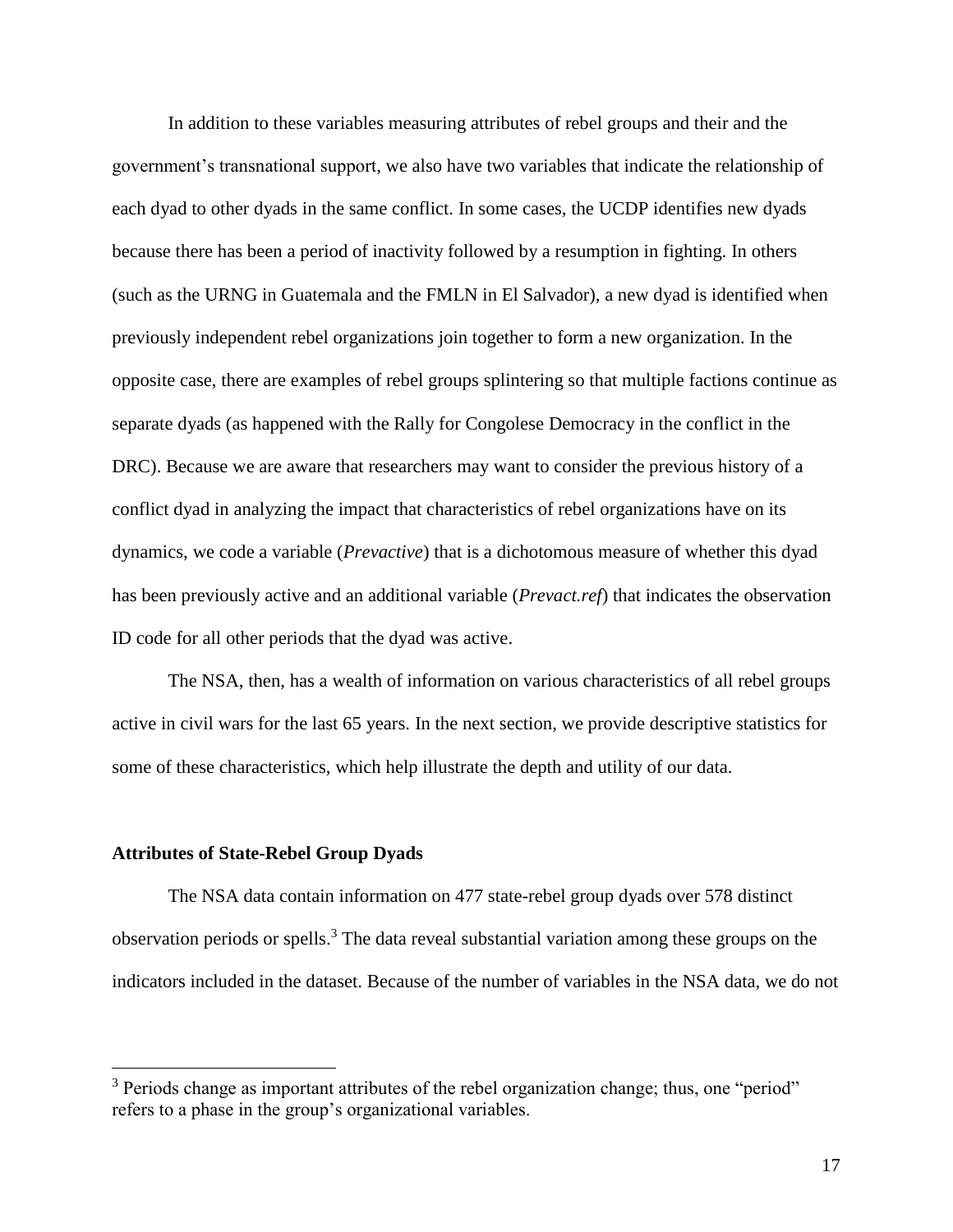have the space to provide descriptive statistics of all of them here; rather, we focus on some of the more interesting variation.

One of the key variables in the NSA data is the dyadic measure of the strength of rebel groups, relative to the state. Much of the literature on inter-state conflict has focused on how differences in material capabilities between pairs of states affect their likelihood of engaging in violence or the course that violence takes. Studies of civil war often proxy the balance of power in the conflict with a measure of government military strength (such as military personnel, military expenditure, or the Composite Indicator of National Capabilities), but such a monadic measure does not actually measure the concept of relative strength. Table 3 shows the distribution of cases on our rebel strength measure, divided into 5 categories.

|                      | <b>Number of Dyads</b> | Percentage |
|----------------------|------------------------|------------|
| <b>Much Weaker</b>   | 174                    | 36.71%     |
| Weaker               | 231                    | 48.73%     |
| <b>At Parity</b>     | 45                     | 9.49%      |
| <b>Stronger</b>      | 18                     | 3.8%       |
| <b>Much Stronger</b> | 6                      | 1.27%      |
| <b>Total</b>         | 474                    | 100%       |

**Table 3: Rebel Group Strength (Composite Measure)**

Note: Some observations have missing values, and the percentages refer to cases with valid observations.

As can be seen from Table 3, the overwhelming majority of rebel groups in our data are weaker than their governments, with over 85% being identified as either "much weaker," or "weaker." This should not be surprising given that, particularly in the post-World War II period, civil war has been primarily a form of "asymmetric conflict" between states and rebels. Despite this, however, we do find a noticeable set of cases (9.5% of the total) where rebel groups are at parity with the government, and more than 5% of the time we code individual rebel organizations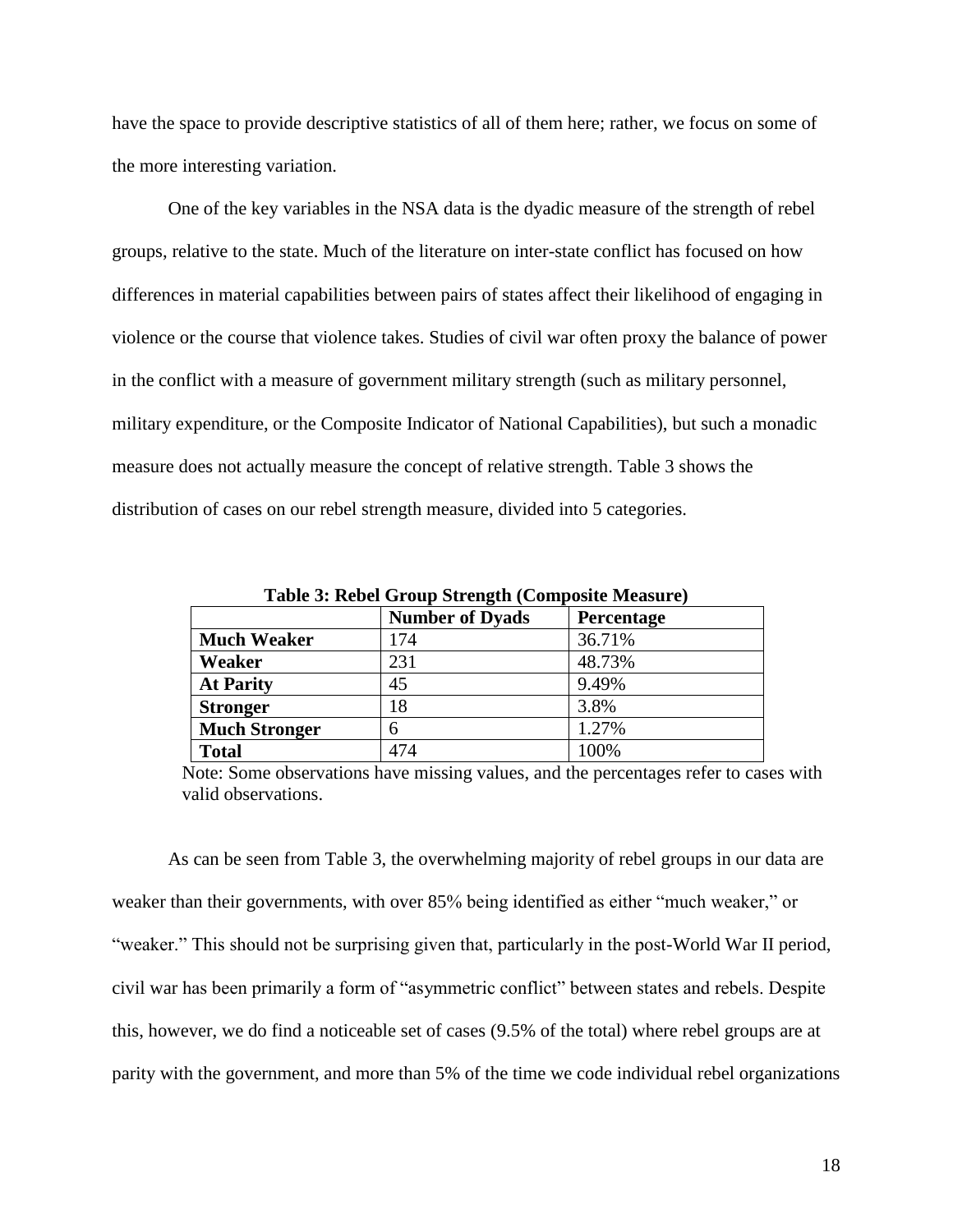as being stronger or much stronger than the state. This variation allows for exploring the effect that rebel group strength has on various aspects of the conflict process.

The rebel strength measure is primarily a composite indicator, but, as described previously, the NSA data contain a number of component measures as well. In particular, we include measures that identify the ability of rebels to mobilize support, procure arms, and fight, relative to the government. Table 4 presents descriptive statistics for these measures.

| Table 4. Repet Group Strength (Component Measures) |                     |                         |                          |  |  |
|----------------------------------------------------|---------------------|-------------------------|--------------------------|--|--|
|                                                    | <b>Mobilization</b> | <b>Arms Procurement</b> | <b>Fighting Capacity</b> |  |  |
|                                                    | Capacity            |                         |                          |  |  |
| Low                                                | 253 (55.6%)         | 288 (64.6%)             | 289 (63.2%)              |  |  |
| <b>Moderate</b>                                    | 168 (36.9%)         | 145 (32.5%)             | 149 (32.6%)              |  |  |
| <b>High</b>                                        | 34 (7.5%)           | 13 (2.9%)               | 19 (4.2%)                |  |  |
| <b>Total</b>                                       | 415 (100%)          | 410 (100%)              | 407 (100%)               |  |  |

**Table 4: Rebel Group Strength (Component Measures)**

Note: Some observations have missing values, and the percentages refer to cases with valid observations.

Table 4 shows that, as would be expected, the majority of rebel groups are weaker than the government on each of these components. However, it again shows significant variation, with approximately  $1/3<sup>rd</sup>$  of rebel groups being measured as equivalent to the government in their ability to mobilize support, procure arms, and to fight, and a small percentage higher. These results are interesting when we consider that the overall measure of strength described above (which is based to a significant extent on the troop ratio between the rebel group and the government) indicates that the vast majority of rebel groups are weaker than the government, but these composite measures show that almost half are at least equal to the government in their ability to mobilize, procure arms, and fight. This suggests that, to a significant extent, the balance-of-power in favor of the government in many of these conflicts is due to the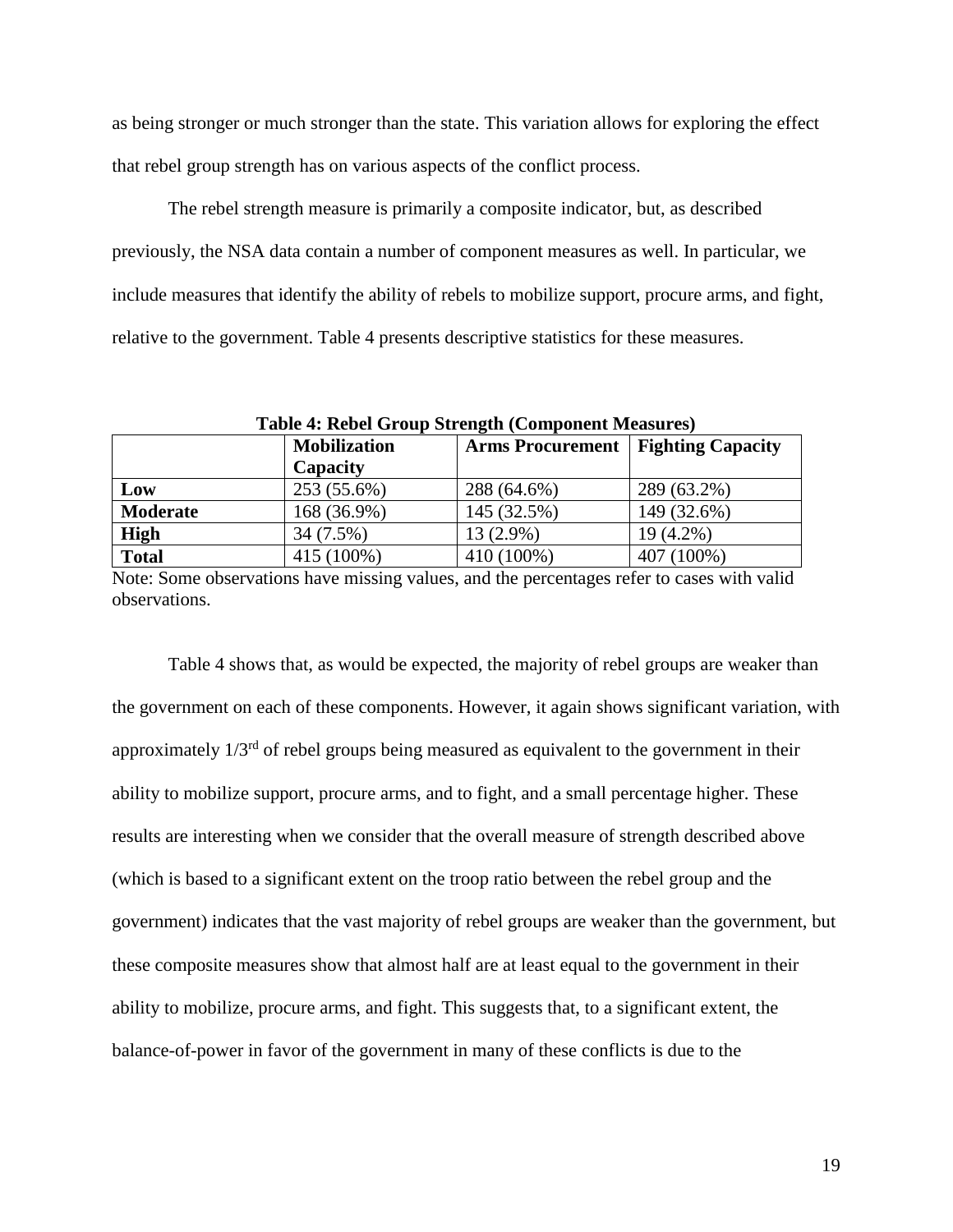government's ability to field a larger fighting force (due to possessing a standing army) more than to its advantage in these individual measures.

A third element of the state-rebel group interaction that we consider here is the degree to which rebel groups control territory in the country. Our data show that  $271-310$  rebel groups (approximately  $2/3$ ) do not control territory, while  $43+158$  (approximately  $1/3$ ) do. Among those groups that do control territory, the most common level of control exercised is "moderate," with 85-92 groups (60.7%) coded that way. Nineteen-25 rebel groups are found to have a "high" degree of control (13.6%) and 373 (23.64%) have a "low" degree of control.

The NSA data show, then, that rebel groups differ in terms of their strength, relative to the government, and whether and to what degree they control territory within the civil war state. Each of these factors could have a profound effect on the dynamics of conflict. Strong rebel groups that have the ability to mobilize support, procure arms, and control territory pose a direct threat to the government, while weaker groups with little ability to fight and who do not control territory do not. This does not mean that these weaker groups will be irrelevant, but the degree to which the government sees rebels as a threat and is willing to grant concessions to them, for example, is likely to be affected by the relative strength between them.

In addition to these internal characteristics, a significant body of literature suggests that the external dimensions of civil war matter as well. While many studies of international and transnational dimensions of civil war have been conducted, most of these studies look at international interaction at the conflict level. However, the degree to which external states support specific actors in conflict should influence the dynamics of those conflicts.

Table 5 presents statistics on the degree to which rebels and governments receive support from external states and the type of support received.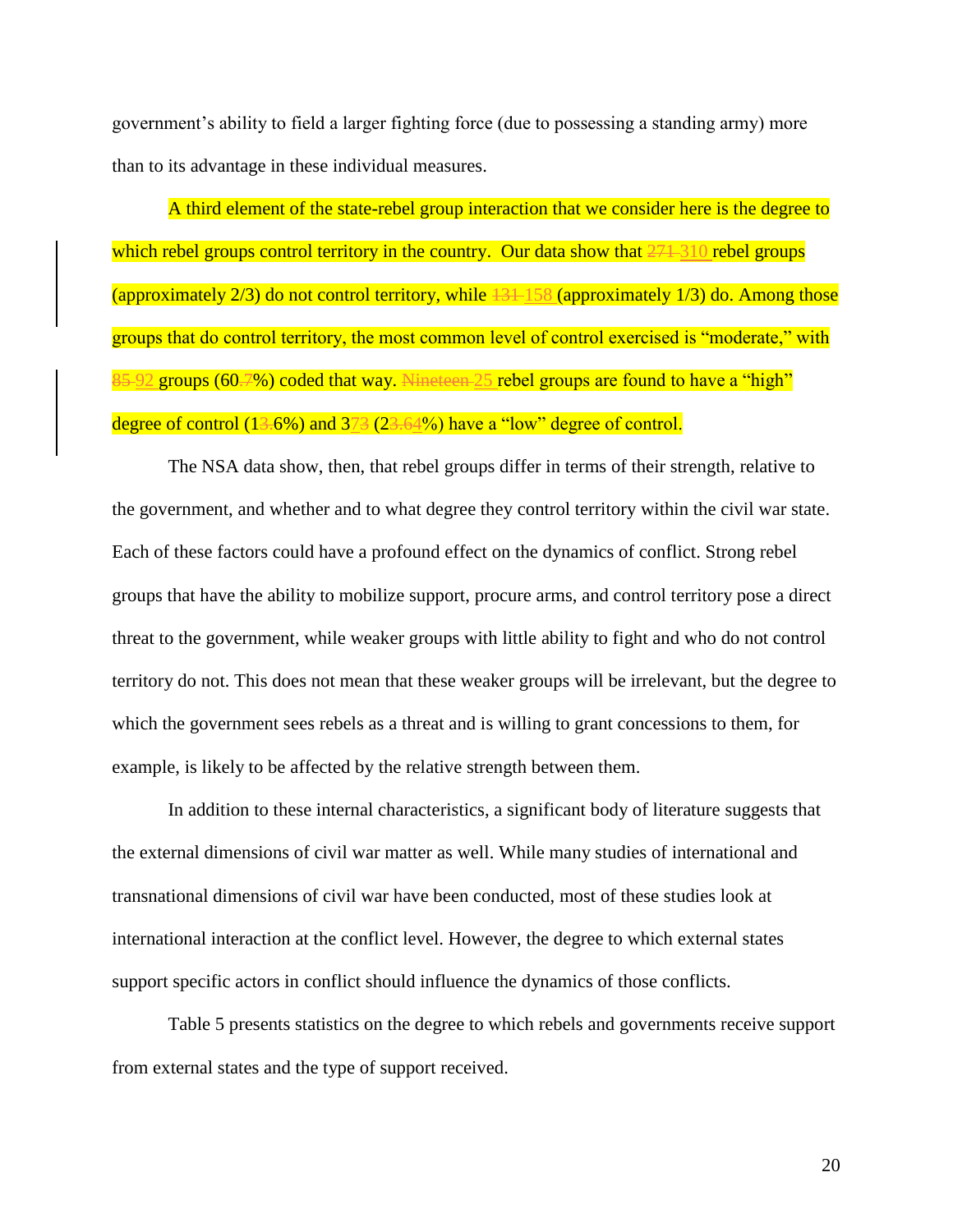|                               | <b>Rebels</b> | TWOLE OF EMPLEMENT D'UNIO D'UPPOLE EU LIGOGIO UMIUL COT CLIMACINO<br>Governments |  |  |
|-------------------------------|---------------|----------------------------------------------------------------------------------|--|--|
| <b>External State Support</b> |               |                                                                                  |  |  |
| None                          | 229 (51.69%)  | 223 (50%)                                                                        |  |  |
| Alleged                       | 41 (9.26%)    | $5(1.12\%)$                                                                      |  |  |
| Explicit                      | 173 (39.05%)  | 218 (48.88%)                                                                     |  |  |
| Total                         | 443 (100%)    | 446 (100%)                                                                       |  |  |
| <b>Type of Support</b>        |               |                                                                                  |  |  |
| non-military                  | 28 (13.4%)    | 21 (9.42%)                                                                       |  |  |
| military                      | 158 (75.6%)   | 152 (68.16%)                                                                     |  |  |
| troops                        | 23 (11%)      | 50 (22.42%)                                                                      |  |  |
| Total                         | 209 (100%)    | 223 (100%)                                                                       |  |  |

**Table 5: External State Support to Rebels and Governments**

Note: Percentages refer to cases with valid observations, and cases with external support for percentages on type.

The descriptive statistics in Table 5 reveal that almost half of rebel groups and exactly half of governments in our data receive either alleged or explicit support. However, it is not the case that governments and rebels always receive support in the same conflicts. Indeed, a cross tab comparing two dichotomous variables measuring whether the government received alleged or explicit support and whether the rebels did shows that in  $\frac{195 - 146}{9}$  dyads neither received support, in  $\frac{163 - 135}{100}$  both received support, in  $\frac{115 - 84}{100}$  dyads only the government received support, and in 97-78 only the rebels did. Thus, while it is quite common for both (or neither) the government or rebels to have support from an external state, there are a significant number of cases where only one of the two sides receives support.

Table 5 also shows that the vast majority of cases of support in our data are military support (either military assistance or the actual deployment of troops by the external state). We do identify cases of non-military support (e.g. finances, logistics, medical supplies), but it is much rarer. Remember, however, that we code the highest level of support for each dyad, so that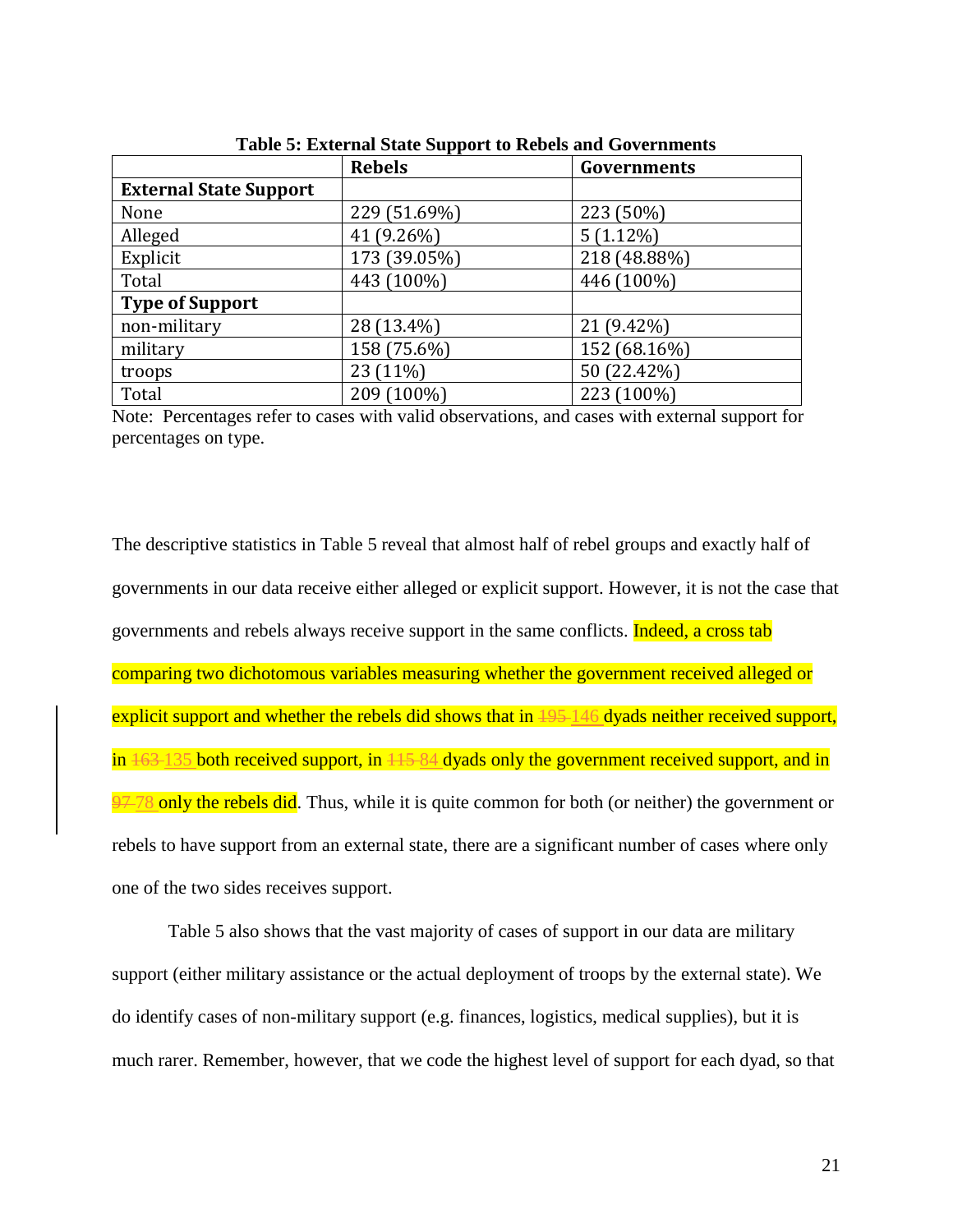in many of the cases where we identify rebels and governments as receiving military support from an external state they are likely receiving other types of support as well.

The tables presented above show significant variation across these measures of state and rebel group characteristics. One advantage of our data over much of the work that has been conducted is that our data allow for variation within conflicts in the features of rebel groups. While civil war is often treated as a process involving only two actors—a state and a rebel group—in reality, internal conflicts show significant variation in the number of combatants involved (Cunningham 2006, 2011). Our data allow for examining how variation in the characteristics of different rebel groups involved in the same conflict affect the dynamics of those dyadic conflicts, as compared to other groups in the same conflict.

As an example, Table 6 returns to the Burundian example from Table 2 and shows variation in some of the indicators from the NSA data among the groups in that conflict. For some of the variables described above (mobilization capacity, arms procurement, fighting capacity, territorial control, and government support) we do not show variation among the rebel groups in the Burundian civil war. In others, however, there is variation.

|             |              |            | Rebel     |           |          | Rebel    |          |
|-------------|--------------|------------|-----------|-----------|----------|----------|----------|
|             |              |            | Political | Legal     | Rebel    | External | Type of  |
| Rebels      | <b>Start</b> | End        | Wing?     | Wing?     | Strength | Support  | Support  |
|             |              |            | explicit  |           |          |          |          |
| Palipehutu  | 26/11/1991   | 31/12/1992 | link      | no        | weaker   | no       | no       |
|             |              |            | explicit  |           |          |          |          |
| <b>CNDD</b> | 26/11/1994   | 8/5/1998   | link      | no        | weaker   | explicit | military |
|             |              |            | explicit  |           | much     |          |          |
| Frolina     | 1/1/1997     | 31/12/1997 | link      | no        | weaker   | no       | no       |
| CNDD-       |              |            |           |           |          |          |          |
| <b>FDD</b>  | 7/6/1998     | 31/12/2003 | no        | <b>NA</b> | weaker   | explicit | military |
| Palipehutu- |              |            |           |           |          |          |          |
| <b>FNL</b>  | 1/1/97       | 31/12/2008 | no        | <b>NA</b> | weaker   | no       | no       |

**Table 6: Variation among rebels in the Burundian Civil War**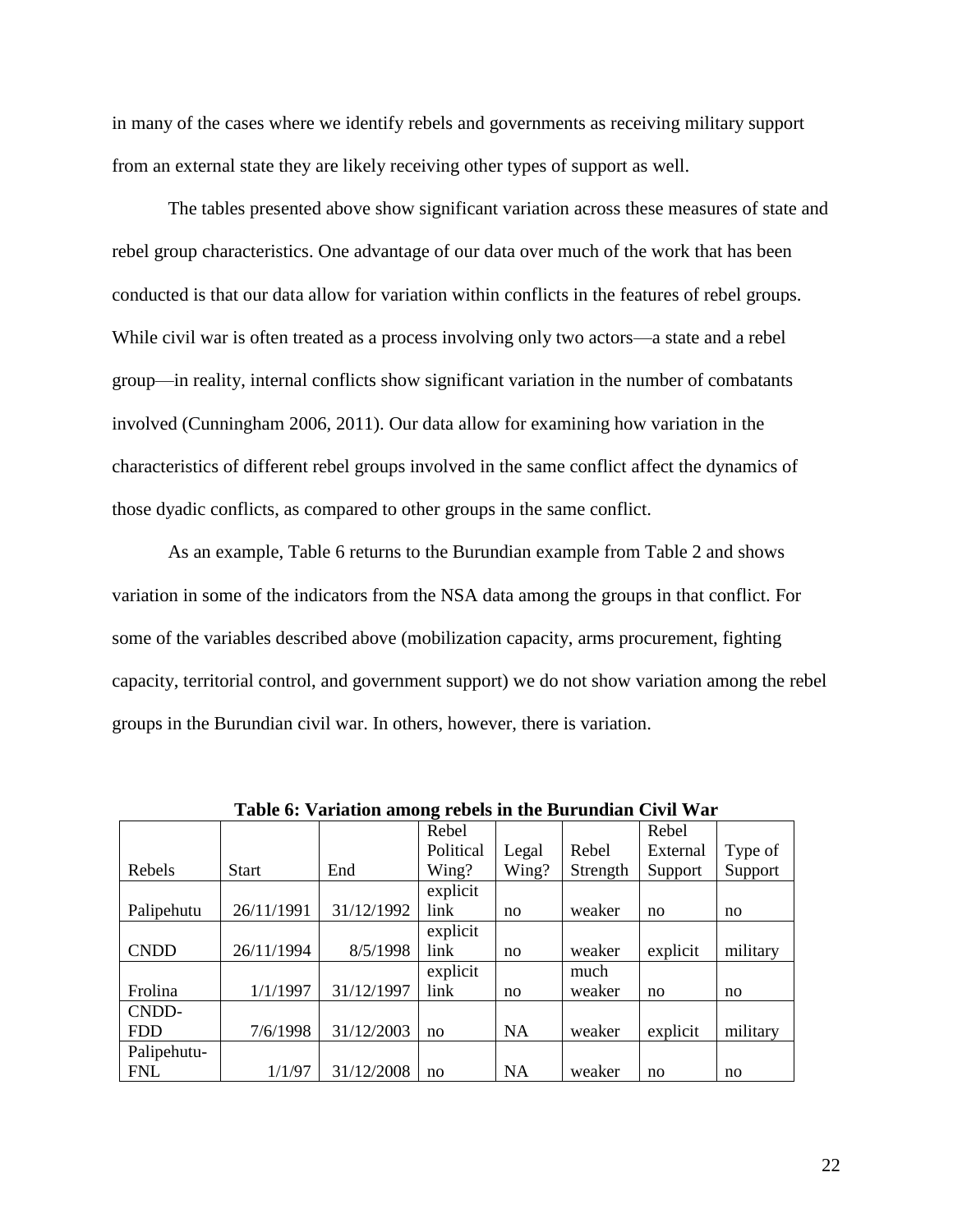Indeed, Table 6 shows that, while all of the rebels in the Burundian civil war were weaker than the government, one of the groups (Frolina) was much weaker. Additionally, three groups (Palipehutu, Frolina, and Palipehutu-FNL) did not receive support from external states, while two others (CNDD and CNDD-FDD) did receive military support. Finally, we see that while three of the rebel groups had political wings, two of them—CNDD-FDD and Palipehutu-FNL, which were the military wings of CNDD and Palipehutu, respectively, and broke away from their political organizations during a peace process in Arusha, Tanzania in 1997—did not.

This intra-conflict variation is important because we know empirically that the dynamics of conflict can be quite different among different rebel groups fighting over the same incompatibility. Even within the same conflict, some rebel groups fight much longer than others, some sign negotiated agreements and others do not, and so on. Identifying variation in the attributes of groups within conflicts allows for analyzing their dynamics more closely.

# **Conclusion**

The study of civil war has made significant progress in recent years, but our understanding of conflict processes has been hindered by insufficient attention to the attributes of the actors involved. While the cross-national study of interstate war generally is based on dyadic data and examines how characteristics of states affect whether they go to war with each other, how long these wars last, how they end, and so on, studies of civil war generally do not examine how attributes of states and rebels affect similar dynamics in those conflicts. The NSA data help address this gap by providing a variety of data on the actors involved in civil wars.

While the data we present here are important, and allow for testing the effect of a number of characteristics of these actors on civil war dynamics, they also open up the opportunity for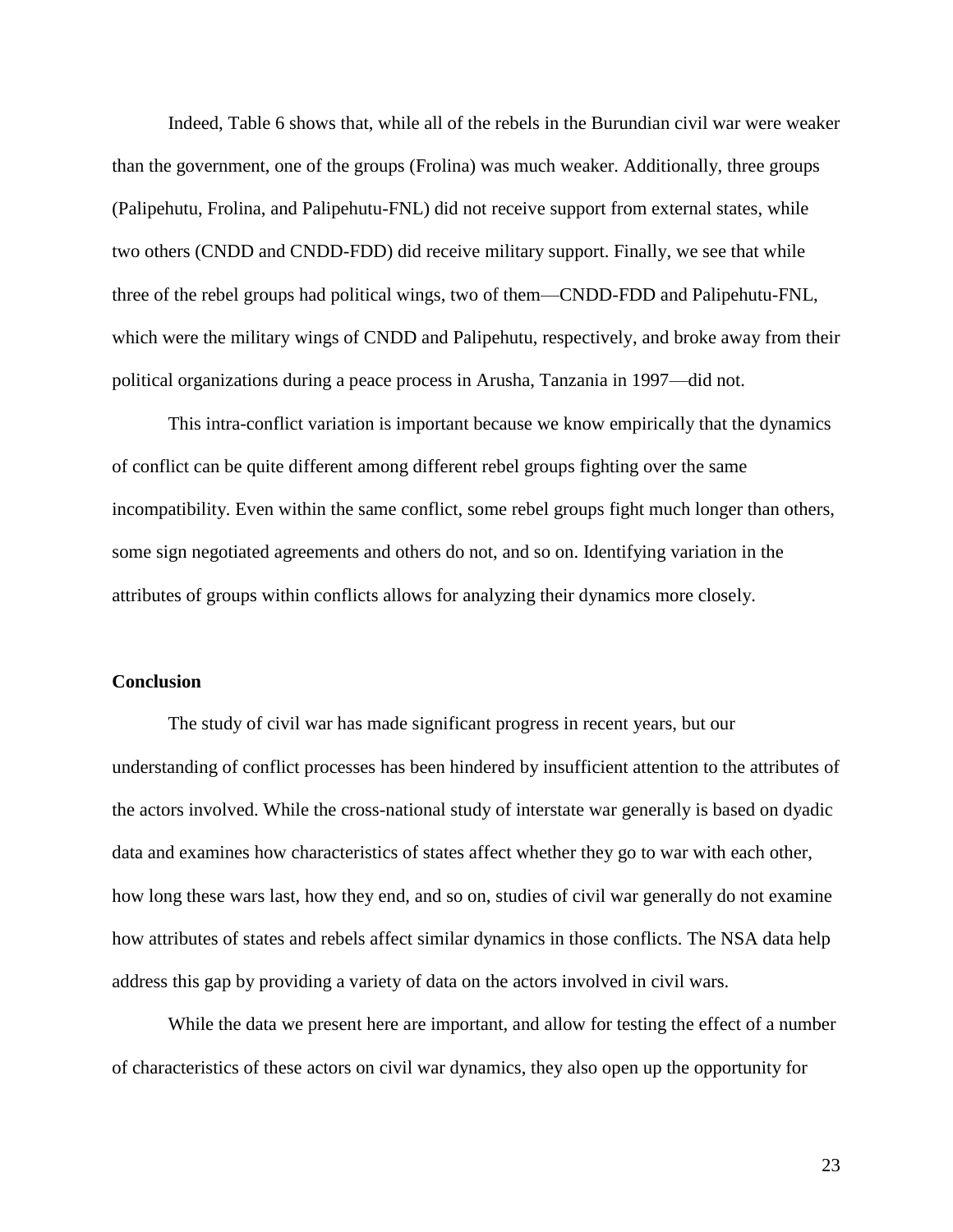further data collection and standardization across data projects. One of the ways that the study of interstate war has advanced significantly is through the aggregation of data—different researchers working on different data projects have compiled information on various characteristics of states, and combining information from multiple datasets is quite easy.<sup>4</sup> While little data has been collected on non-state actors, the various datasets that do exist are not easily combined because there is not a unified list of these actors in conflicts.

To address this issue, at least partly, the NSA data uses the Conflict ID and the Dyad ID from the UCDP Dyadic Dataset. This means that if other researchers collect data on the actors in the Dyadic Dataset, and include the Conflict ID or Dyad ID in their data, different data projects on state-rebel groups can be combined. In particular, other data projects such as the Ethnic Power Relations (EPR) data (Cederman et al.) can be combined with the ACD data through the so-called ACD2EPR docking project, which links the specific non-state actor organizations to EPR's list of ethnic groups (see Wucherpfenning et al. 2012). This aggregation allows for the advancement of research on the dynamics of civil war in a way that to date has been very difficult to do consistently.

We encourage other researchers to add to these data by collecting additional information on rebel group characteristics. For instance, given that many rebel groups split internally, it would be useful to collect information on internal divisions and leadership disputes within groups. Additionally, it would be useful to collect basic demographic information on participation in rebel movements, including the use of child soldiers, the recruitment of women, and the class or occupational background of fighters. Finally, additional external variables could

 $\overline{a}$ 

<sup>&</sup>lt;sup>4</sup> This is particularly true due to the availability of software such as Eugene (Bennett and Stam 2004)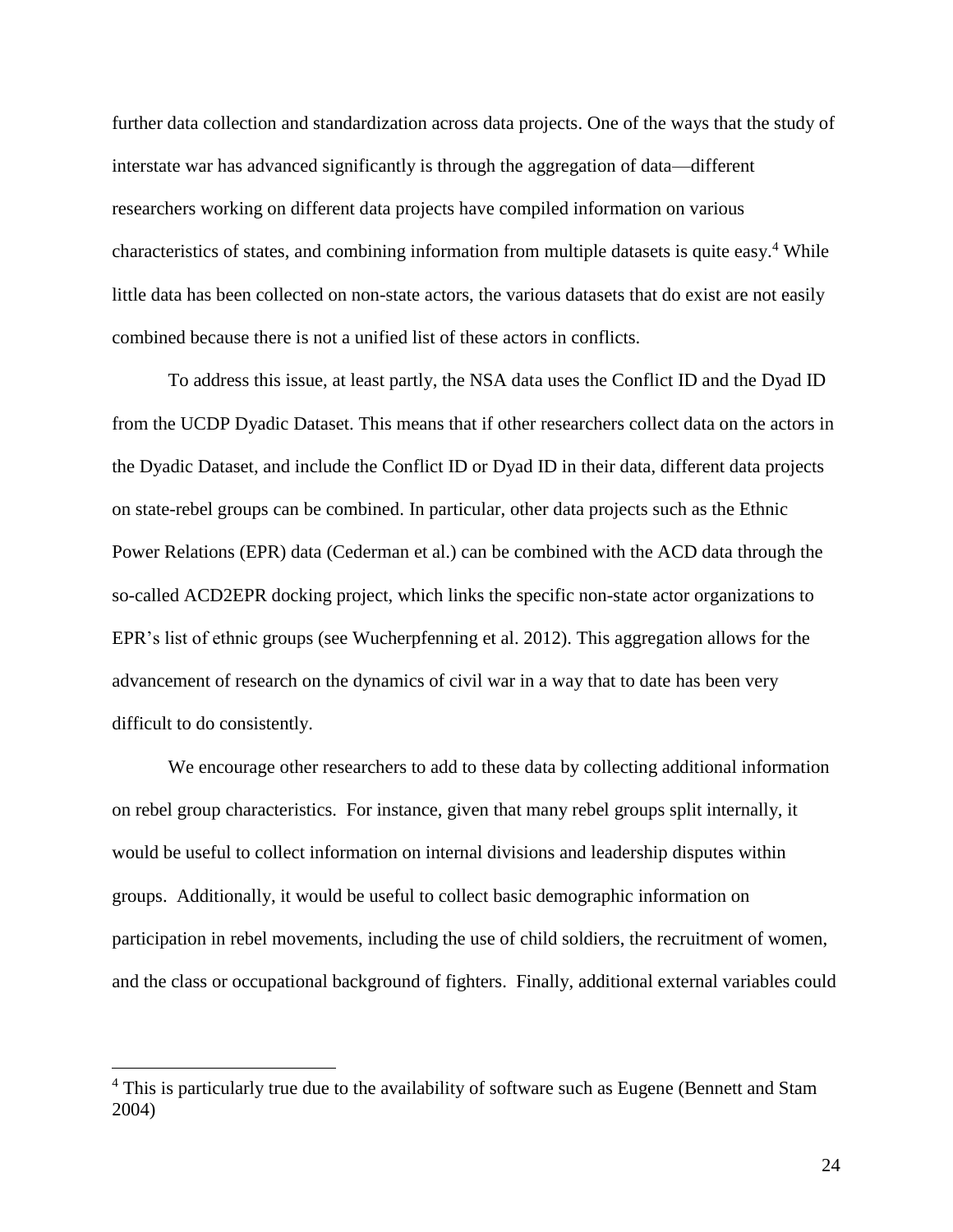be included such as indictments by the International Criminal Court against government and rebel leaders as well as scrutiny by non-governmental organizations. By providing a list of groups and a common, integrated platform, extensions to the NSA can be incorporated easily to the existing data.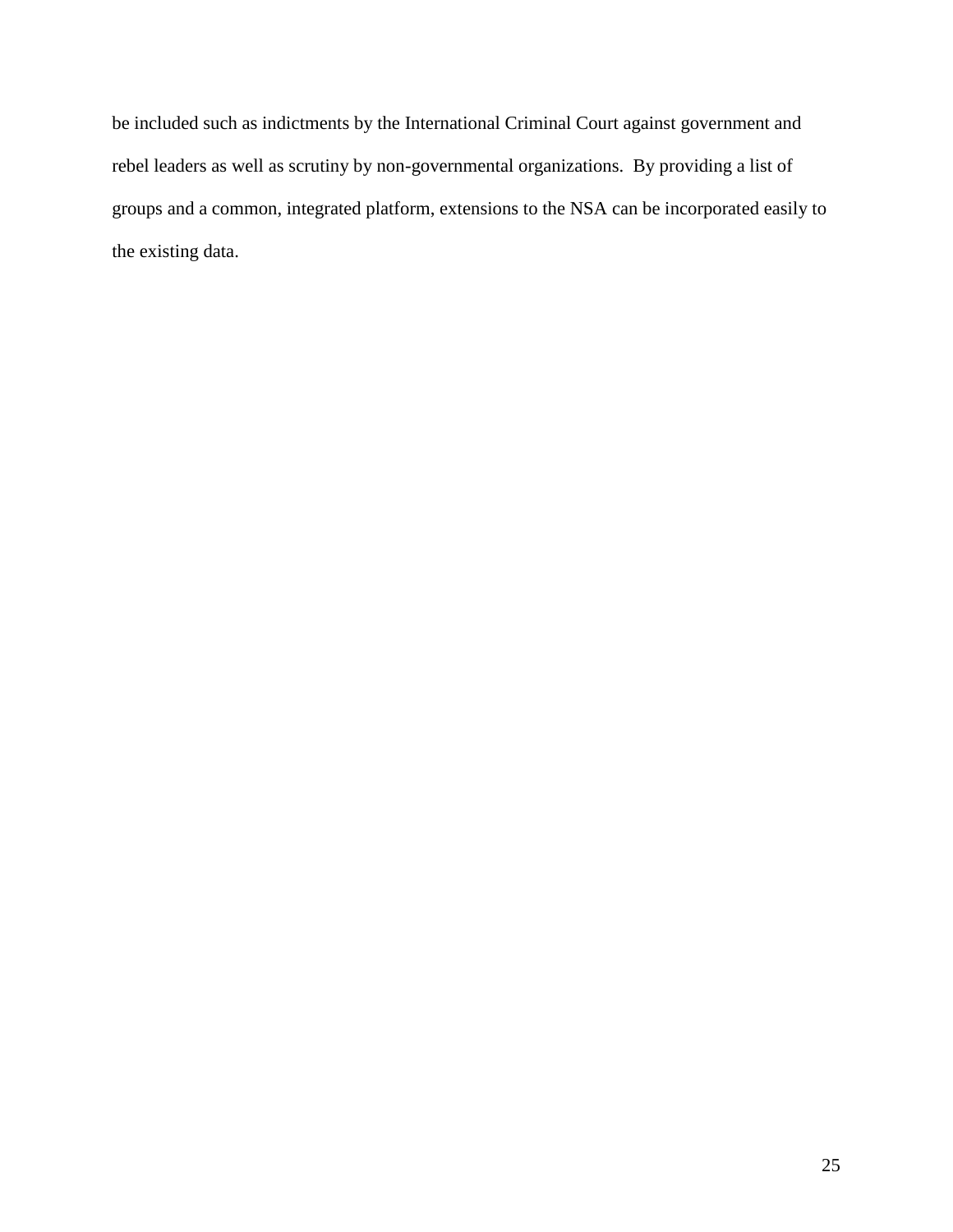#### **Works Cited**

- Bennett, D. Scott and Allan Stam (2004). *The Behavioral Origins of War*. Ann Arbor: University of Michigan Press.
- Buhaug, Halvard and Jan Ketil Rød (2006). Local determinants of African civil wars, 1970- 2001. *Political Geography* 25(3): 315-335.
- Buhaug, Halvard and Scott Gates (2002). The Geography of Civil War. *Journal of Peace Research* 39(4): 417-433.
- Cederman, Lars-Erik, Andreas Wimmer, and Brian Min. 2010. Why Do Ethnic Groups Rebel? New Data and Analysis. *World Politics* 62 (1): 87-119.
- Collier, Paul and Anke Hoeffler (2004). Greed and Grievance in Civil War. *Oxford Economic Papers* 56(4): 563-95.
- Cunningham, David E. (2006). Veto Players and Civil War Duration. *American Journal of Political Science* 50(4): 875-92.
- Cunningham, David E. (2011). *Barriers to Peace in Civil Wars*. Cambridge: Cambridge University Press.
- Cunningham, David E., Kristian Skrede Gleditsch and Idean Salehyan. (2009). It Takes Two: A Dyadic Analysis of Civil War Duration and Outcome. *Journal of Conflict Resolution* 53(4): 570-597.
- Cunningham, Kathleen Gallagher, Kristin Bakke and Lee Seymour (2012). Shirts Today, Skins Tomorrow: Dual Contests and the Effects of Fragmentation in Self-Determination Disputes. *Journal of Conflict Resolution* 56(1): 67-93.
- Derouen, Karl R. and David Sobek (2004). The Dynamics of Civil War Duration and Outcome. *Journal of Peace Research* 41(3): 303-320.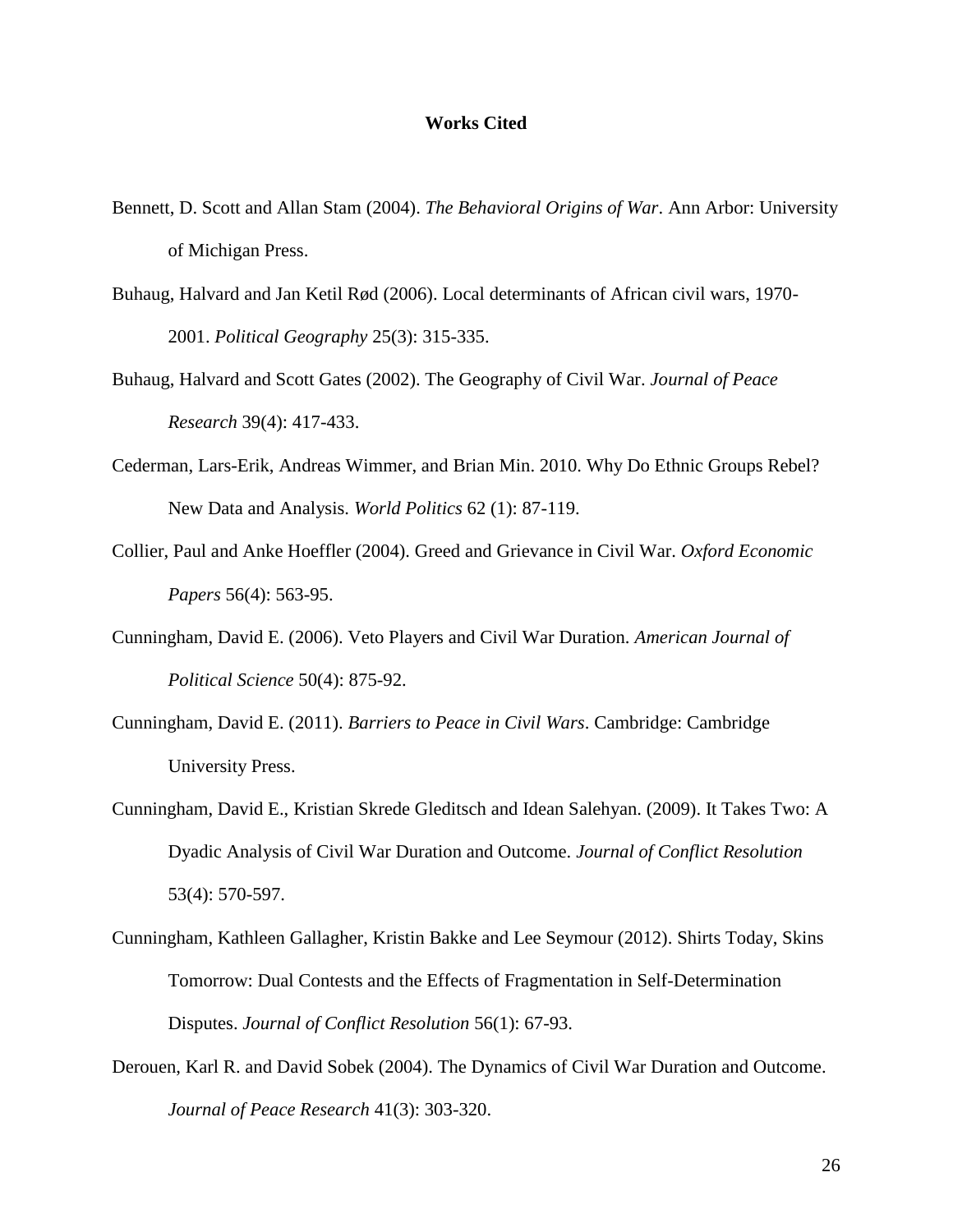- Fearon, James D. and David D. Laitin (2003). Ethnicity, Insurgency and Civil War. *American Political Science Review* 97(1): 75-90.
- Gleditsch, Kristian Skrede. (2007). Transnational Dimensions of Civil War. *Journal of Peace Research* 44(3): 293-309.
- Gleditsch, Nils Petter, Peter Wallensteen, Mikael Eriksson, Margareta Sollenberg and Havard Strand (2002). Armed Conflict 1946-2001: A New Dataset. *Journal of Peace Research* 39(5): 615-37.
- Humphries, Macartan and Jeremy M. Weinstein (2008). Who Fights? The Determinants of Participation in Civil War. *American Journal of Political Science* 52(2): 436-455.
- Kalyvas, Stathis N. (2006). *The Logic of Violence in Civil Wars*. Cambridge: Cambridge University Press.
- Kydd, Andrew and Barbara F. Walter (2002). Sabotaging the peace: The politics of extremist violence. *International Organization* 56(2): 263-296.
- Lake, David A. and Donald Rothchild (1996). Containing Fear: The Origins and Management of Ethnic Conflict. *International Security* 21(2): 41-75.

Lichbach, Mark Irving (1995). *The Rebel's Dilemma*. Ann Arbor: University of Michigan Press.

Mason, T. David, Joseph P. Weingarten Jr., Patrick J. Fett (1999). Win, Lose, or Draw: Predicting the Outcome of Civil Wars. *Political Research Quarterly* 52(2): 239-268.

Pearlman, Wendy and Kathleen Gallagher Cunningham. (2012). Nonstate Actors, Fragmentation, and Conflict Processes. *Journal of Conflict Resolution.* 56(1): 3-15.

Quinn, J. Michael, T. David Mason & Mehmet Gurses (2007). Sustaining the Peace: Determinants of Civil War Recurrence. *International Interactions* 33(2): 167-193.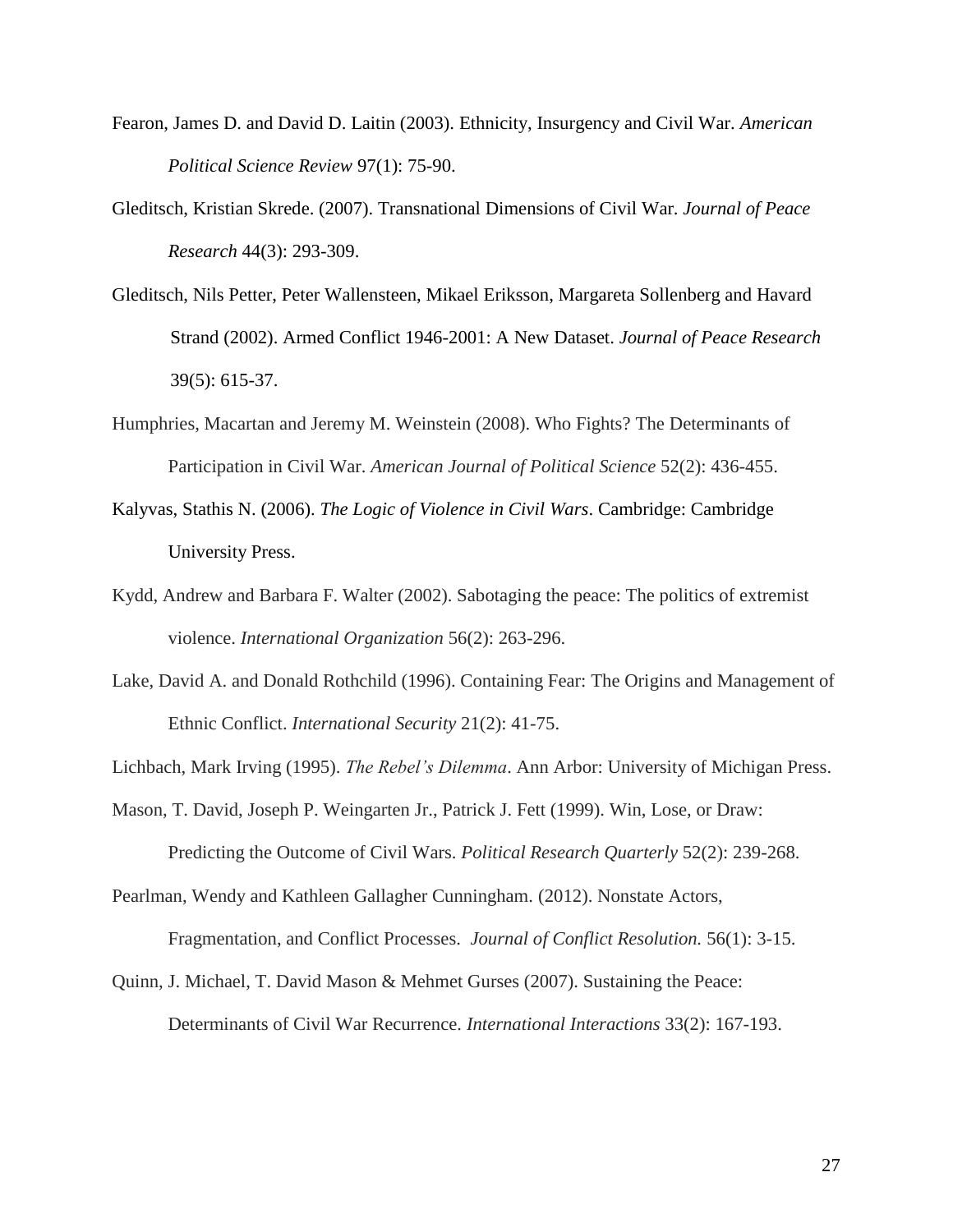Salehyan, Idean and Kristian Skrede Gleditsch. (2006). Refugees and the spread of civil war. *International Organization* 60(2): 335-66.

Salehyan, Idean (2009). *Rebels without Borders*. Ithaca, NY: Cornell University Press.

- Salehyan, Idean, Kristian Skrede Gleditsch and David E. Cunningham (2011). Explaining External Support for Insurgent Groups. *International Organization* 65(4): 709-744.
- Sarkees, Meredith Reid and Frank Wayman (2010). *Resort to War: 1816-2007*. Washington, DC: CQ Press.
- Stedman, Stephen J. (1997). Spoiler Problems in Peace Processes. *International Security* 22(2): 5-53.
- Themner, Lotta and Peter Wallensteen (2012). Armed Conflicts, 1946-2011. *Journal of Peace Research* 49(4): 565-575.
- Walter, Barbara F. (2004). Does conflict beget conflict? Explaining recurring civil war. *Journal of Peace Research* 41(3): 371-388.
- Walter, Barbara F. (2009). Bargaining Theories of Civil War. *Annual Review of Political Science* 12: 243-261.
- Weinstein, Jeremy M. (2007). *Inside rebellion: The politics of insurgent violence*. Cambridge: Cambridge University Press.
- Wood, Elizabeth (2000). *Forging Democracy from Below: Insurgent Transitions in South Africa and El Salvador*. Cambridge: Cambridge University Press.
- Wucherpfennig, Julian, Nils Metternich, Lars-Erik Cederman, and Kristian Skrede Gleditsch. (2012). Ethnicity, the State, and the Duration of Civil Wars. *World Politics* 64 (1):79- 115.